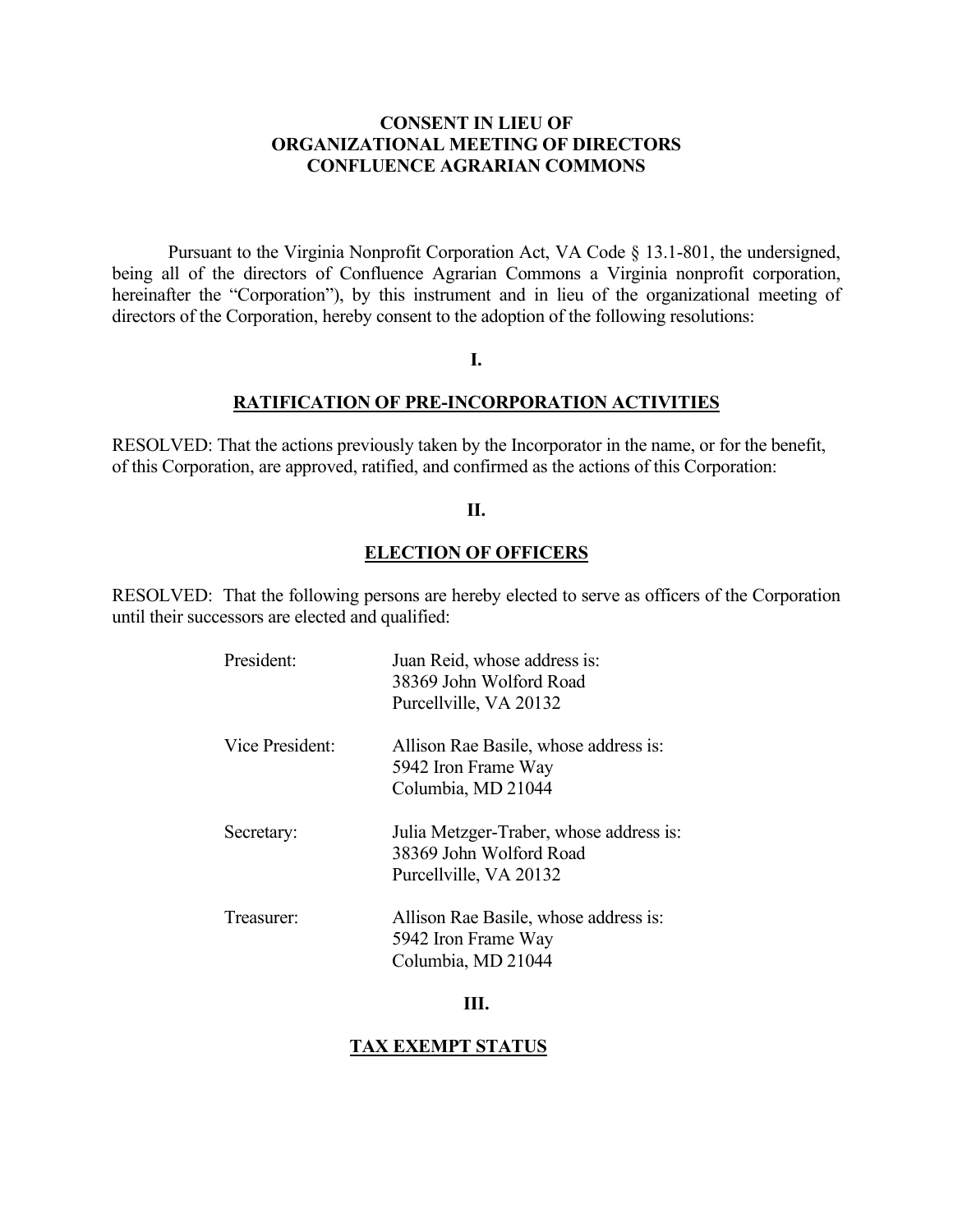RESOLVED: That the Corporation shall apply for recognition as an organization exempt from federal income taxation under Section 501(c)(2) of the Internal Revenue Code of 1986, as amended, as part of a group exemption filed by Agrarian Land Trust, its central organization, on behalf of the Corporation and other nonprofit Section 501(c)(2) title-holding corporations affiliated with Agrarian Land Trust;

RESOLVED FURTHER: That the officers of the Corporation are hereby authorized and directed to coordinate with Agrarian Land Trust in its application with the Internal Revenue Service for a Group Tax Exemption on behalf of the Corporation and other nonprofit Section 501(c)(2) titleholding corporations affiliated with Agrarian Land Trust, including but limited to the provision of such information determined necessary by Agrarian Land Trust for such application, to ensure this Corporation will obtain tax exempt status under Section 501(c)(2) of the Internal Revenue Code.

#### **IV.**

#### **ADOPTION OF BYLAWS**

RESOLVED: That the form of Bylaws attached as Exhibit A is approved and adopted as the Bylaws of the Corporation; and

RESOLVED FURTHER: That the Secretary of the Corporation is directed to detach the form of Bylaws referred to above, date and sign the same together with the President, and enter it in the Corporation's minute book.

#### **V.**

#### **APPROVAL OF ANNUAL BUDGET**

RESOLVED: That the annual budget attached as Exhibit B is approved and adopted as the initial annual budget of the Corporation.

#### **VI.**

#### **DESIGNATION OF CORPORATION ADDRESS**

RESOLVED: That the physical address and mailing address of the Corporation is as follows:

Physical Address:

1328 3rd St SW Roanoke, VA 24016

Mailing Address (if different from Physical Address)

#### **VII.**

#### **LICENSES, PERMITS, ETC.**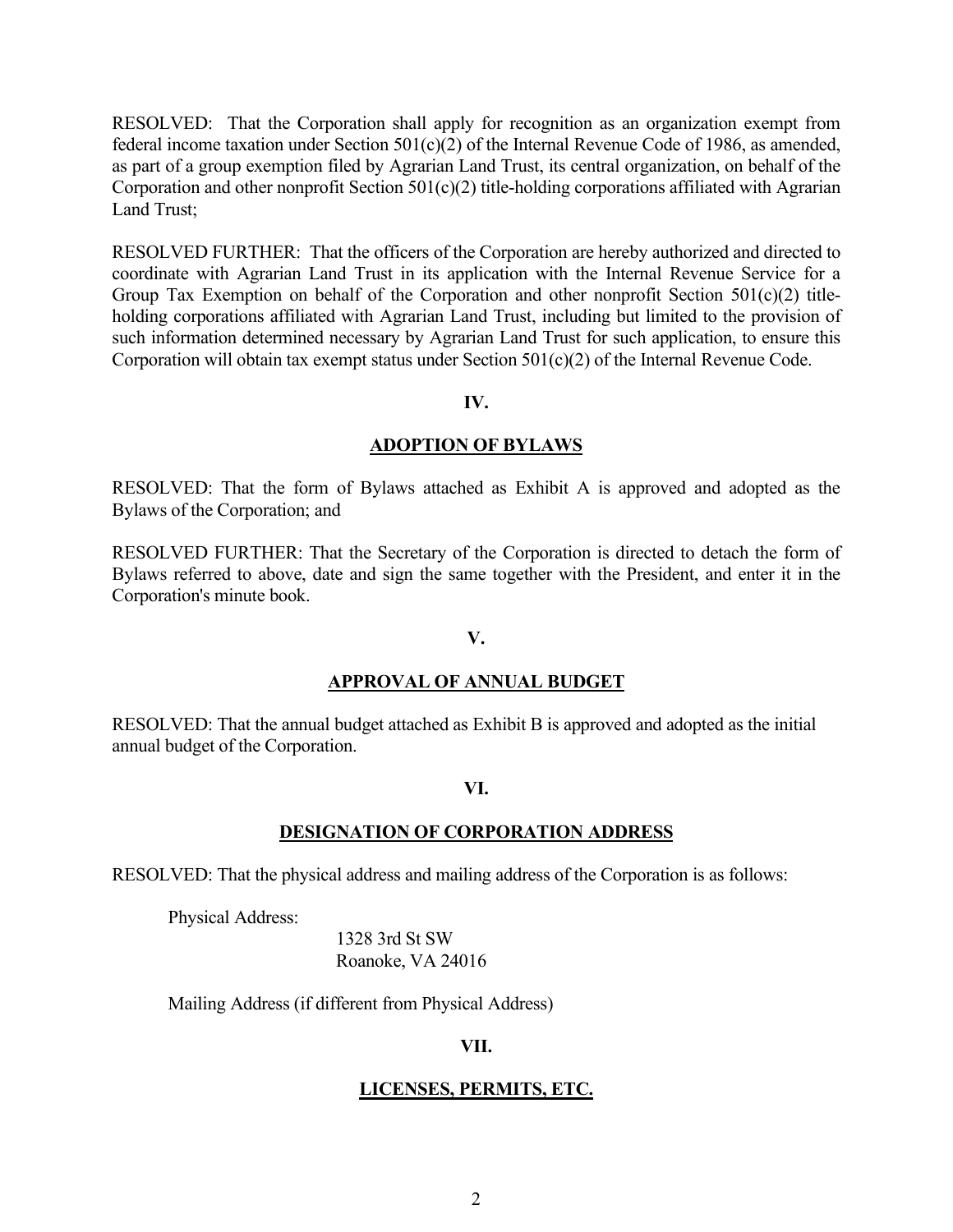RESOLVED: That officers of the Corporation, or any of them, are authorized and directed to apply for and obtain in the name of the Corporation all licenses, permits, and authorizations required under any laws or regulations affecting the operations of the Corporation and to take all other steps necessary for the Corporation to comply with all federal, state, and municipal tax laws and applicable federal and state worker's compensation and industrial insurance laws.

#### **VIII.**

#### **ISSUANCE OF INITIAL ANNUAL REPORT:**

RESOLVED: That the Secretary is authorized and directed to file the Corporation's initial annual report with the Secretary of State for the State of VA in the manner required by the laws of the State of VA:

Date Signed:  $\frac{12/23/20}{2}$ 

ian Reid, Director

Date Signed: \_\_\_\_\_\_\_\_\_\_\_\_\_\_\_\_\_ \_\_\_\_\_\_\_\_\_\_\_\_\_\_\_\_\_\_\_\_\_\_\_\_\_\_\_\_\_\_\_\_\_\_\_\_\_\_ 12/23/20

Allison Rae Basile, Director

Date Signed:  $\frac{12}{23/20}$   $\frac{12}{23/20}$ 

Julia Metzger-Traber, Director

Date Signed:  $\frac{12}{24/2020}$ **Verified by PDFFiller** 12/24/2020

Richael Faithful, Director

Date Signed:  $\frac{12/26/2020}{2}$ 

Elizabeth Spellman, Director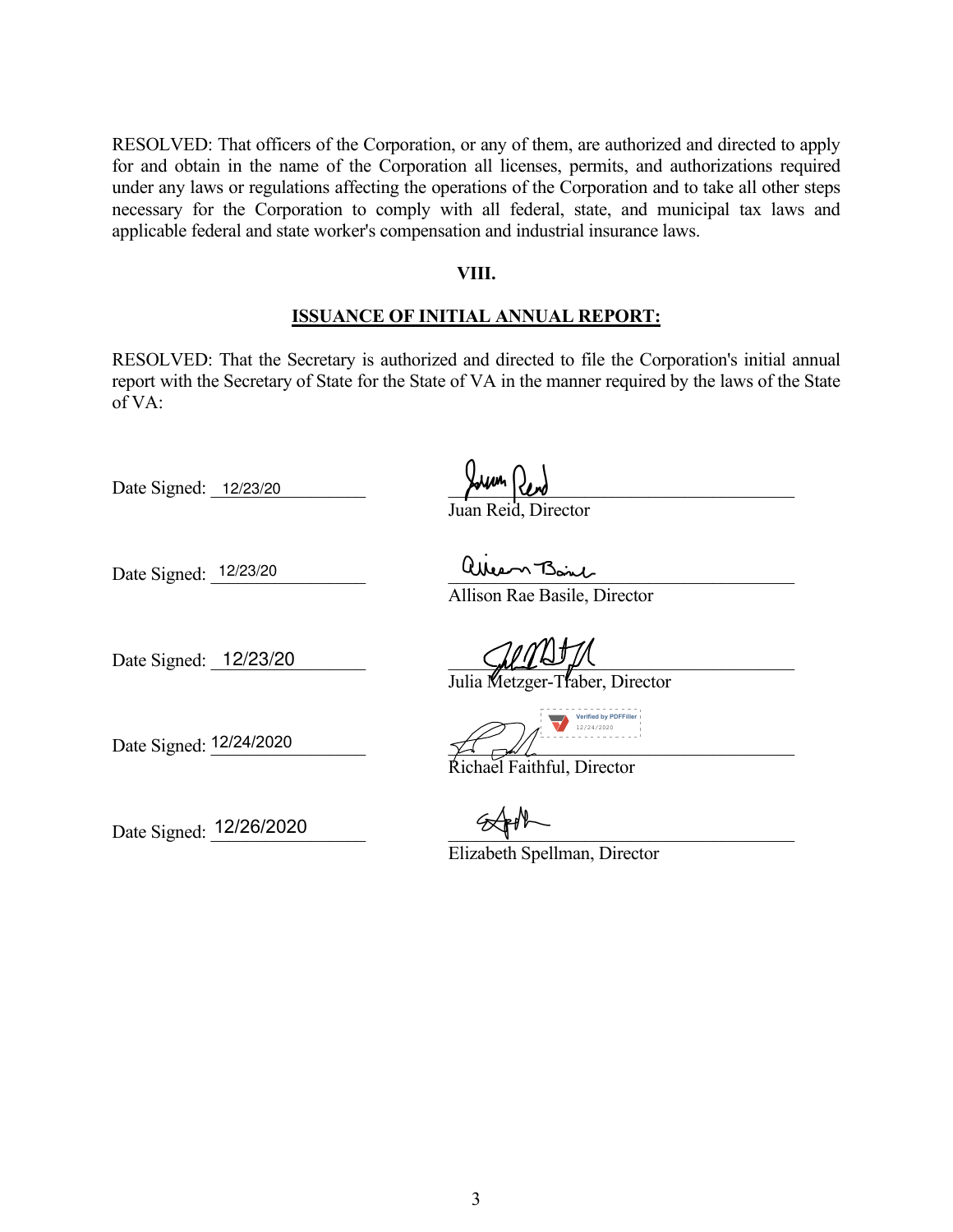#### Exhibit A

### Bylaws

# **CONFLUENCE AGRARIAN COMMONS BYLAWS**

#### **Table of Contents**

| <b>ARTICLE 1: NAME AND PURPOSE</b>                             | 6                            |
|----------------------------------------------------------------|------------------------------|
| <b>ARTICLE 2: MEMBERSHIP</b>                                   | Error! Bookmark not defined. |
| Section 1: Classes of Members                                  | 3                            |
| Section 2: Members are Non-Voting and Advisory Only            | 4                            |
| Section 3: Dues                                                | 4                            |
| Section 4: Manner of Acting                                    | 4                            |
| Section 5: Termination of Membership                           | 4                            |
| Section 6: Membership Meetings                                 | 5                            |
| <b>ARTICLE 3: BOARD OF DIRECTORS</b>                           | 6                            |
| Section 1: Number                                              | 6                            |
| Section 2: Qualification                                       | 6                            |
| Section 3: Composition                                         | 6                            |
| Section 4: Compensation                                        | 6                            |
| Section 5: Nomination of Directors                             | 7                            |
| Section 6: Election of Directors                               | 8                            |
| Section 7: Vacancies                                           | 12                           |
| Section 8: Terms of Directors                                  | 9                            |
| Section 9: Resignation                                         | 9                            |
| Section 10: Removal of Directors                               | 9                            |
| Section 11: Duties of the Board of Directors                   | 10                           |
| Section 12: Powers of the Board of Directors                   | 12                           |
| Section 13: Limitation on the Powers of the Board of Directors | 12                           |
| <b>ARTICLE 4: BOARD of DIRECTORS MEETINGS</b>                  | 152                          |
| Section 1: Annual and Regular Meetings                         | 152                          |
| Section 2: Notice of Meetings and Waiver of Notice             | 153                          |
| Section 3: Participation by Telephone                          | 13                           |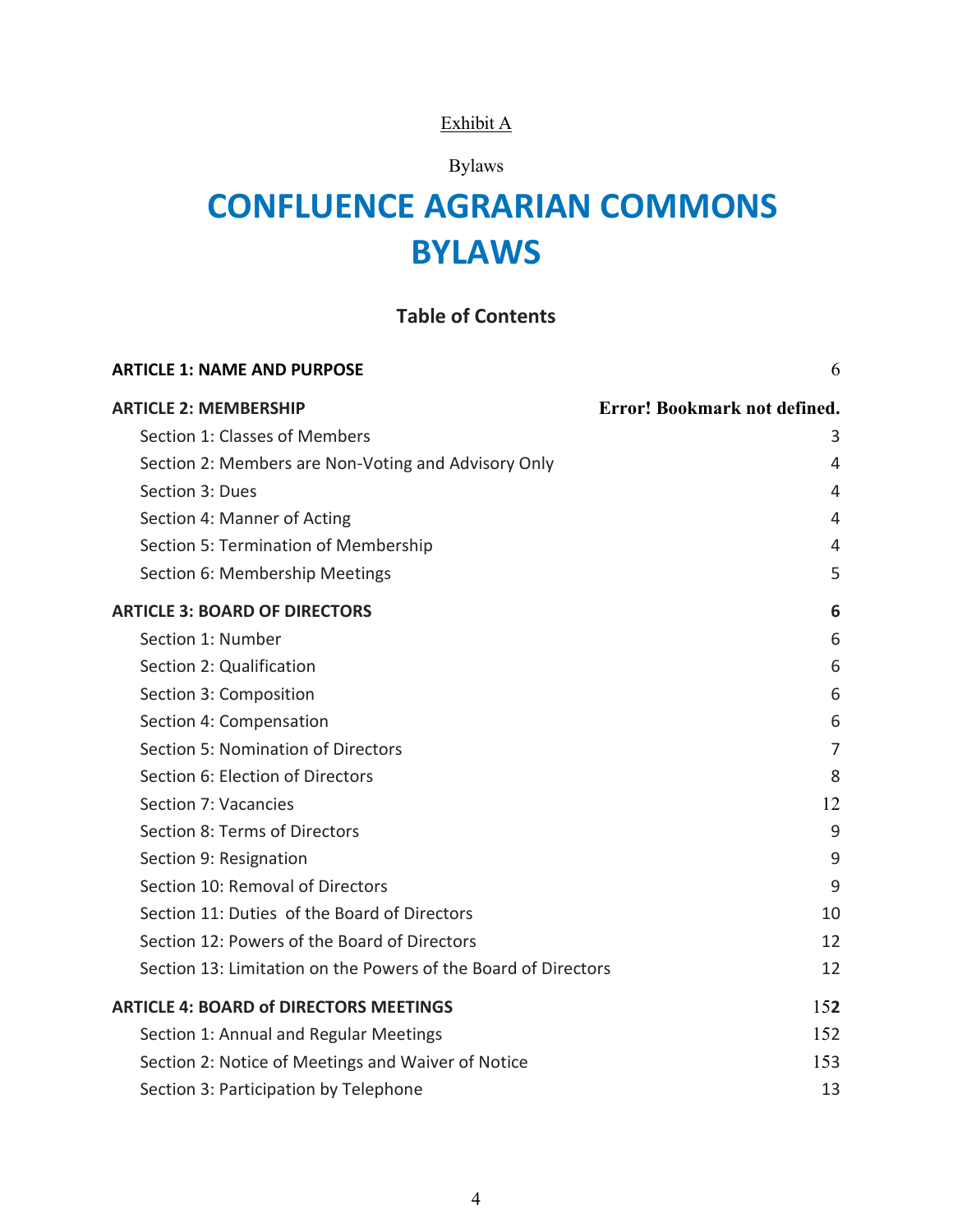| Section 4: Special Meetings and Emergency Meetings                  | 163                                  |  |
|---------------------------------------------------------------------|--------------------------------------|--|
| Section 5: Quorum                                                   | <b>Error! Bookmark not defined.4</b> |  |
| Section 6: Decision-Making                                          | 164                                  |  |
| Section 7: Actions by Unanimous Consent in Lieu of Meeting          | 14                                   |  |
| <b>ARTICLE 5: OFFICERS</b>                                          | 174                                  |  |
| Section 1: Designation                                              | 174                                  |  |
| Section 2: Election                                                 | 174                                  |  |
| Section 3: Tenure                                                   | 175                                  |  |
| Section 4: Removal from Office                                      | 175                                  |  |
| Section 5: Duties of the President                                  | 175                                  |  |
| Section 6: Duties of the Vice President                             | 185                                  |  |
| Section 7: Duties of the Secretary                                  | 186                                  |  |
| Section 8: Duties of the Treasurer                                  | 186                                  |  |
| <b>ARTICLE 6: MAINTENANCE OF LAND</b>                               |                                      |  |
| Section 1: Encumbrance of Land                                      | 197                                  |  |
| Section 2: Transferring Land                                        | 197                                  |  |
| <b>ARTICLE 7: AMENDMENT OF ARTICLES OF INCORPORATION AND BYLAWS</b> |                                      |  |
| <b>ARTICLE 8: DISSOLUTION</b>                                       |                                      |  |
| <b>ARTICLE 9: MISCELLANEOUS PROVISIONS</b>                          |                                      |  |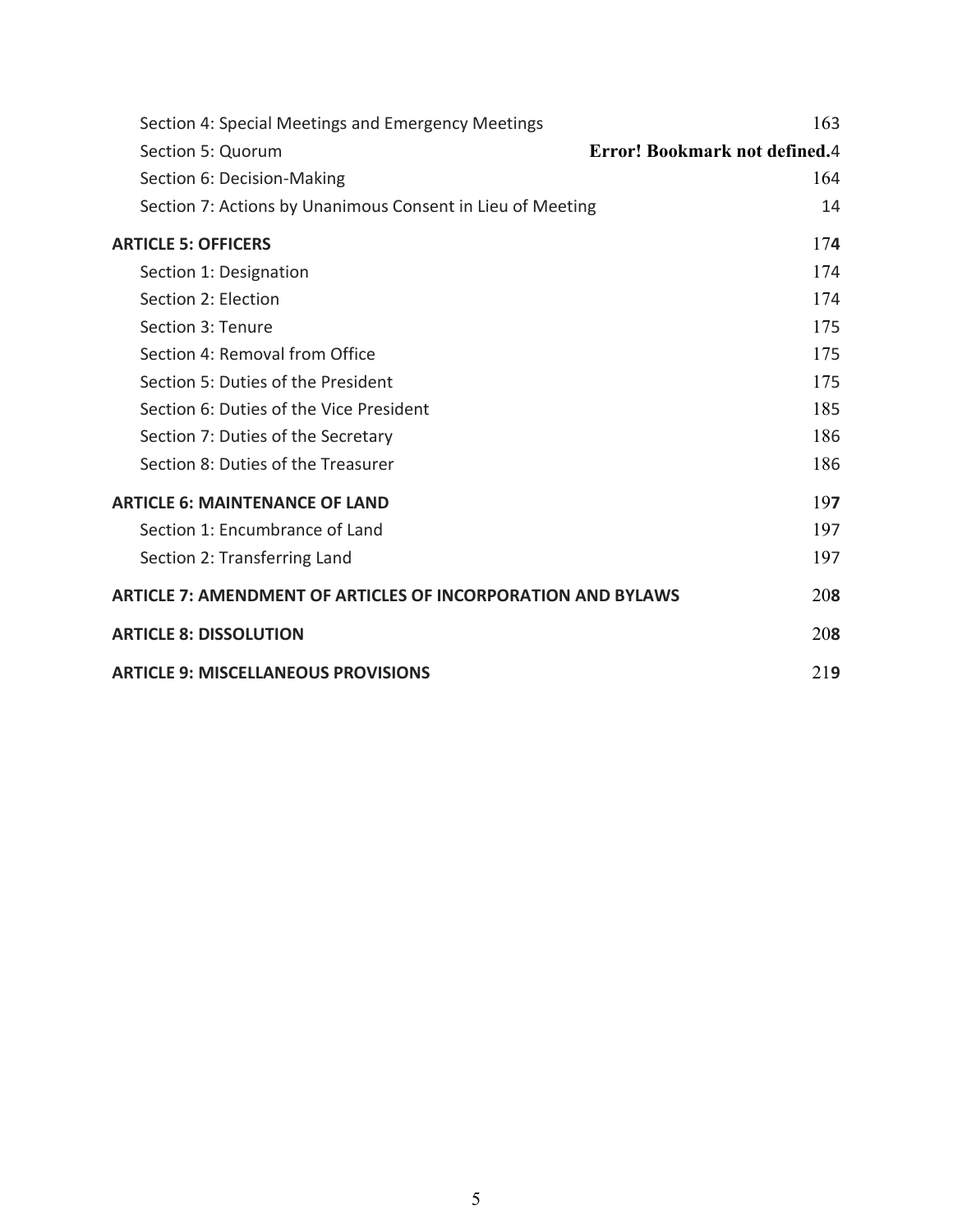## ARTICLE 1: NAME AND PURPOSE

- A. **Name.** The name of this organization shall be [state or region] Agrarian Commons, hereinafter referred to as the "Commons."
- B. **Purpose.** The purpose of the Commons shall be to own and preserve ecologically significant agricultural land and agrarian community real estate and property assets (hereinafter "Agricultural Land" or "Land") as a title holding corporation exempt from federal income tax under IRC 501(c)(2). All income collected from the leasing and rental of such Agricultural Land, sale of any infrastructure owned by the Commons on such land, and all other funds collected by the Commons, less expenses, shall be turned over to Agrarian Land Trust (EIN# 47-5508054), an organization qualifying as exempt under IRC 501(c)(3).

## ARTICLE 2: MEMBERSHIP

### Section 1: Classes of Members

The Commons shall have the following classes of members:

- a. The Lessee Members, who shall all be persons, corporations, or other entities (and the employees of such entities) who lease Agricultural Land from the Commons.
- b. The Community Members, who shall be any non-leasing person who is a resident of [*region served by Agrarian Commons*], who is committed to actively furthering the purposes of Agrarian Land Trust and the Commons, and who has been accepted as a member by the Commons following a letter of interest submitted by the individual pursuing membership to the Secretary of the Commons.
- c. General/Support Member, who shall be a non-leasing and non-resident who is committed, experienced, and aligned with the purposes of Agrarian Land Trust and the Commons, in ways which may include, but are not limited to providing legal, accounting, fundraising, marketing, donation, investment, and education support, and who has been accepted as a member by the Commons following a letter of interest, submitted by the individual pursuing membership, and accompanied by payment of dues for a general/support membership (or financial contribution to the Commons if no general/support membership dues schedule has yet been approved by the Board of Directors).
- d. Additional classes of members, the manner of election or appointment of each class of members, and the qualifications and rights of each class of members may be established by amendment to these Bylaws, so long as such amendments are not inconsistent with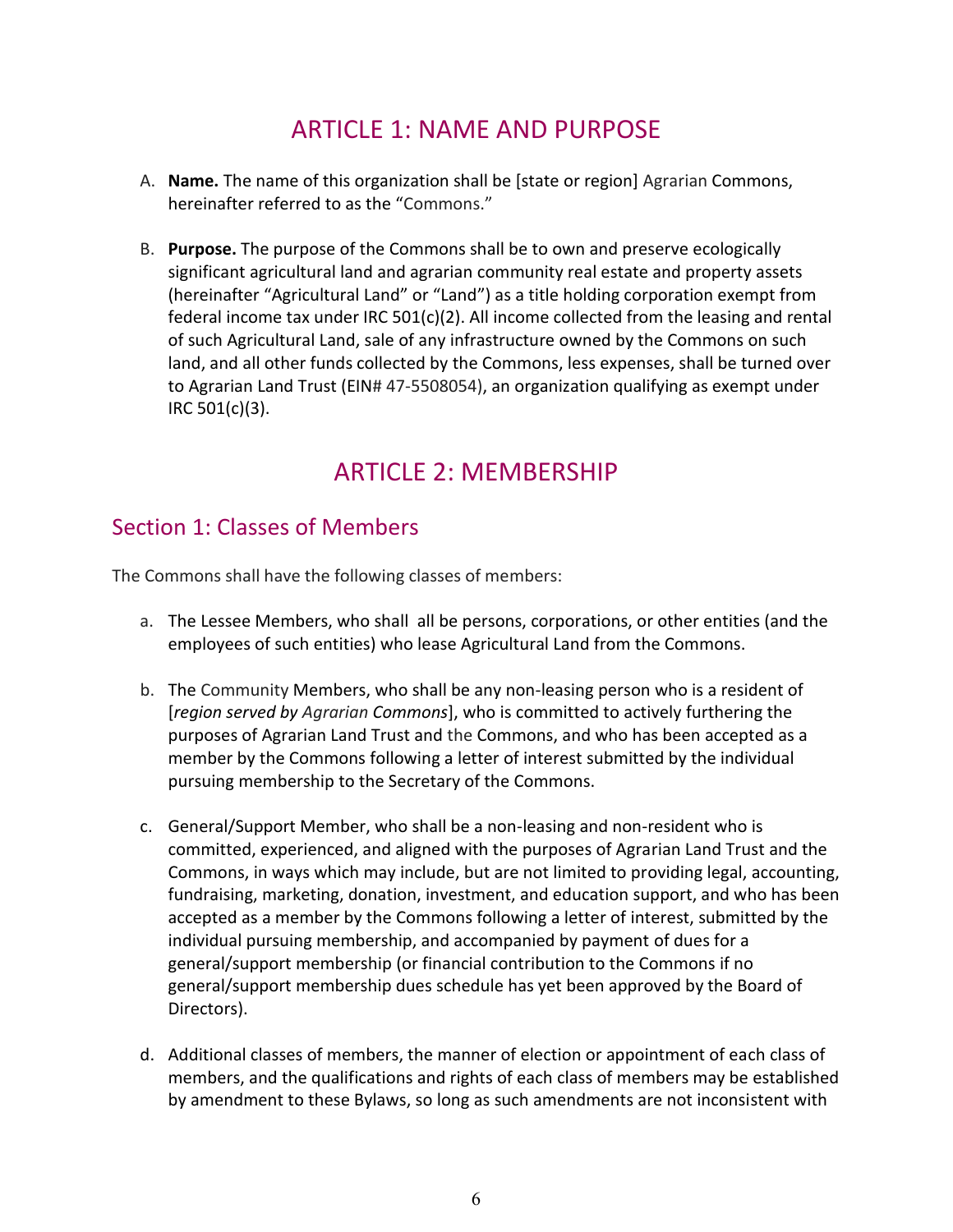the [reference state Nonprofit Corporation Act] or the Common's Articles of Incorporation, as amended.

### Section 2: Members Are Non-Voting and Advisory Only

The intention of membership is to provide a voice to lessees, farm workers, Commons supporters, and the larger community in the actions and activities of the Commons, while maximizing inclusivity and transparency. Members may advise the Commons as to matters brought to them for advice by the Commons and pertaining to their classes of membership, but do not have voting rights in the Commons.

### Section 3: Dues

The Board of Directors may require dues to be paid by members of the Commons. The dues need not be equal for each class of members. The decision to require dues and the initial amount of dues must be approved by the Board of Directors and, in the case of Lessee Member membership dues, approved in advance by the Lessee Members.

### Section 4: Manner of Acting

The membership constitutes one body acting as a whole by way of consensus on those matters referred to it by the Board of Directors, except with regard to the following:

- Advice related to the selection of Lessee Member Representatives, pursuant to Article 3, Section 3, by the Leasing Members
- Approval of a Lessee Member membership dues schedule by the Lessee Members
- Any other matter referred by the Board of Directors to less than the membership as a whole for advice or approval

Memberships, and any rights arising from membership, are non-transferable.

### Section 5: Termination of Membership

A member may resign from membership at any time. The Board of Directors may terminate a membership, in writing or orally, for:

- Failure to pay dues for three (3) consecutive periods
- Failure to satisfy membership qualifications
- Other reasonable grounds as determined by the Board of Directors

The Board shall create, and annually communicate to all members, a fair and reasonable procedure for terminating memberships that, at a minimum, includes (1) 20 days notice prior to termination, (2) a two-thirds (⅔) vote of the Board of Directors, and (3) an opportunity to be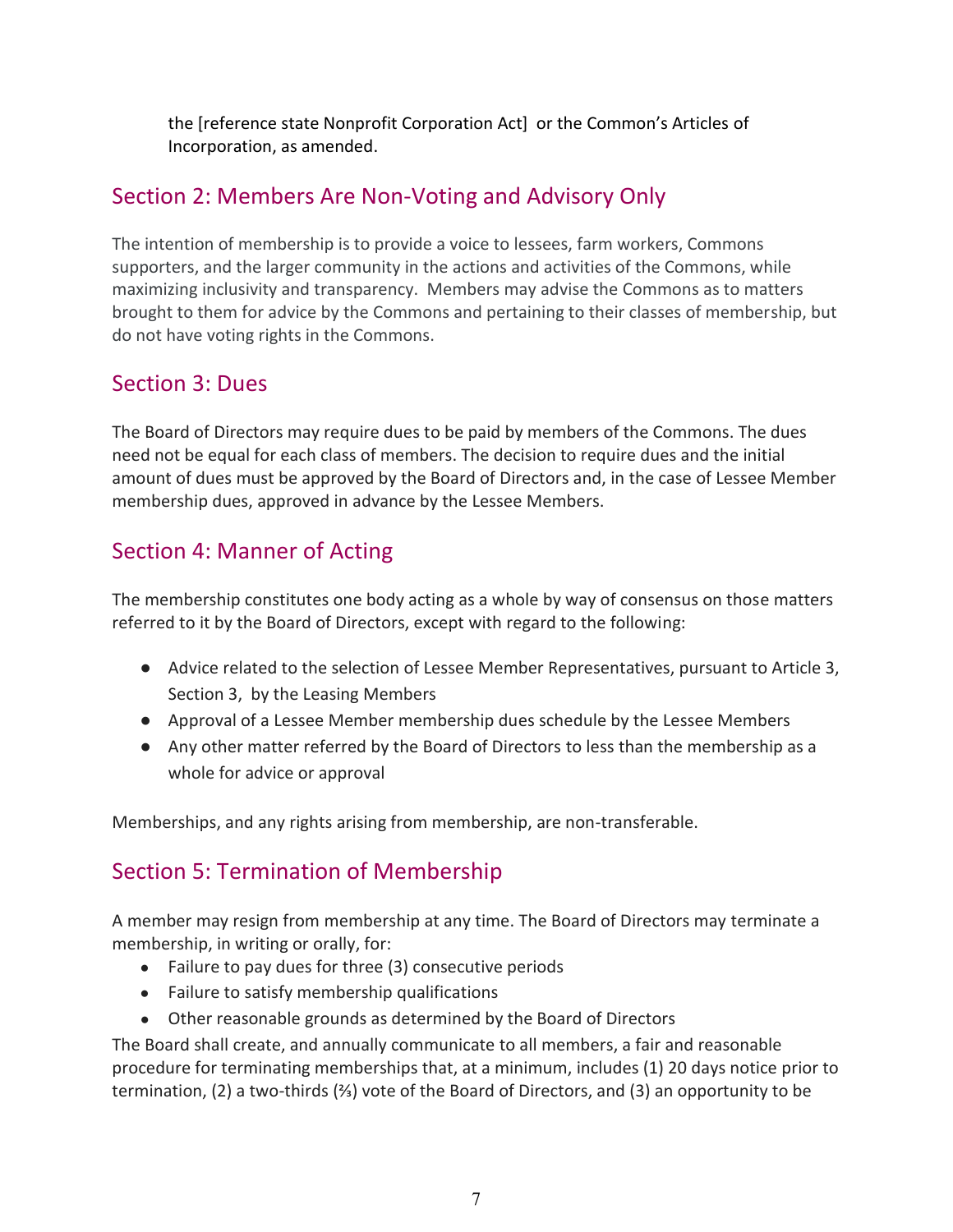heard by a person or body authorized to decide on the termination, orally or in writing, at least 5 days before the date of termination.

### Section 6: Membership Meetings

- A. **Definition.** A "Membership Meeting" is any meeting of the members of the Commons.
- B. **Notice of Meetings.** Written or email notice of every Membership Meeting shall be given to all members in an accessible format and shall include an agenda for the meeting. Notice shall be mailed at least seven days prior to a Membership Meeting, and notice may be given through additional, alternate communication forms if those forms are more accessible for members. If mailed, the notice shall be deemed delivered when deposited in the United States mail addressed to the member at their address as it appears on the records of the Commons with postage thereon prepaid.
- C. **Annual Meetings***.* The "Annual Meeting of the Membership" is a Membership Meeting that occurs annually for reports to the membership by the Board of Directors and Officers, the assessment of dues, and the transaction of other business, shall be held in the fourth quarter of each year. The location and specific time of the Annual Meeting of the Membership shall be determined by the Board of Directors.
- D. **Regular Meetings.** A regular meeting is any Membership Meeting other than the Annual Meeting of the Membership or any special or emergency meetings. Regular meetings may be scheduled by the membership at such times and places as they shall establish at the Annual Meeting.
- E. **Participation by Telephone.** Members may participate in a meeting of members by means of a conference telephone or similar communication equipment provided all persons participating in the meeting can hear each other at the same time. Participation by such means shall constitute presence in person at a meeting.
- F. **Open Meetings.** All Membership Meetings shall be open to any person, though only members may verbally participate.
- G. **Minutes.** Minutes of all Membership Meetings shall be recorded by the Secretary of the Commons or by another person designated by the Board of Directors. Minutes for every meeting shall be approved by voice affirmation of the membership at the next Membership Meeting. The Secretary shall share all minutes after each meeting with all members.

## ARTICLE 3: BOARD OF DIRECTORS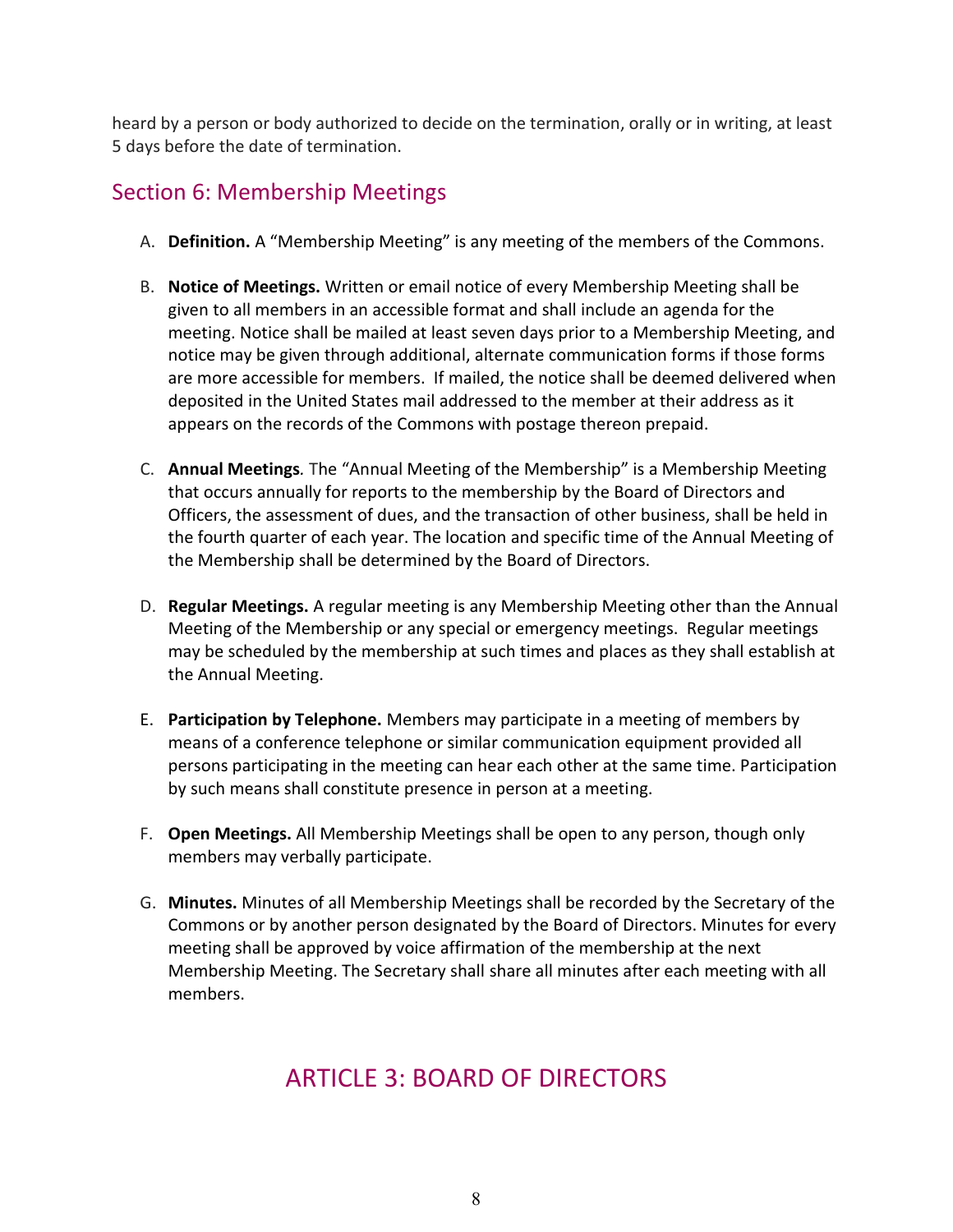### Section 1: Number

The Agrarian Commons Board of Directors ("Board") will have no less than six (6) and no more than eighteen (18) Directors, as designated by resolution of the Board from time to time.

#### Section 2: Qualification

Directors shall be individuals who have reached the age of majority and shall have such other qualifications as the Board of Directors may prescribe by resolution or amendment of these Bylaws.

#### Section 3: Composition

Two-thirds (⅔) of the total Board shall be designated by Agrarian Land Trust and one-third (⅓) of the total Board shall be elected by the Board. Agrarian Land Trust and the Board shall select Directors from within the members of the Commons, at such time as there are members of the Commons and Lessee members of the Commons, so that at least one third (⅓) of the total Board is composed of lessee members of the Commons, a majority of the total Board is composed of Community members or Lessee members of the Commons, and no more two (2) of the total Board are General/Support members. In addition, Agrarian Land Trust shall ensure that at least two (2) Directors are also Agrarian Land Trust Directors. The Board shall prioritize community stakeholders, and racial and economic diversity in alignment with Agrarian Trust's Statement on Racial and Economic Equity.

#### Section 4: Compensation

Directors shall not receive compensation for their services as such, although the reasonable expenses for attendance at meetings of the Board of Directors or otherwise directly incident to their duties as Directors may be paid or reimbursed by the Commons. Directors shall not be disqualified from receiving reasonable compensation for services rendered to or for the benefit of the Commons in any other capacity.

#### Section 5: Nomination of Directors

Prior to each Annual Meeting of the Board, a Nominating Committee of the Board shall establish how many Directors will need to be elected to the Board, after consideration of vacancies, the number of Directors to be appointed by Agrarian Land Trust, Board composition requirements, and objectives of diverse constituencies. Any Board member can nominate a candidate to the slate of nominees.

For all regular elections, Member Representative Directors shall be nominated as follows: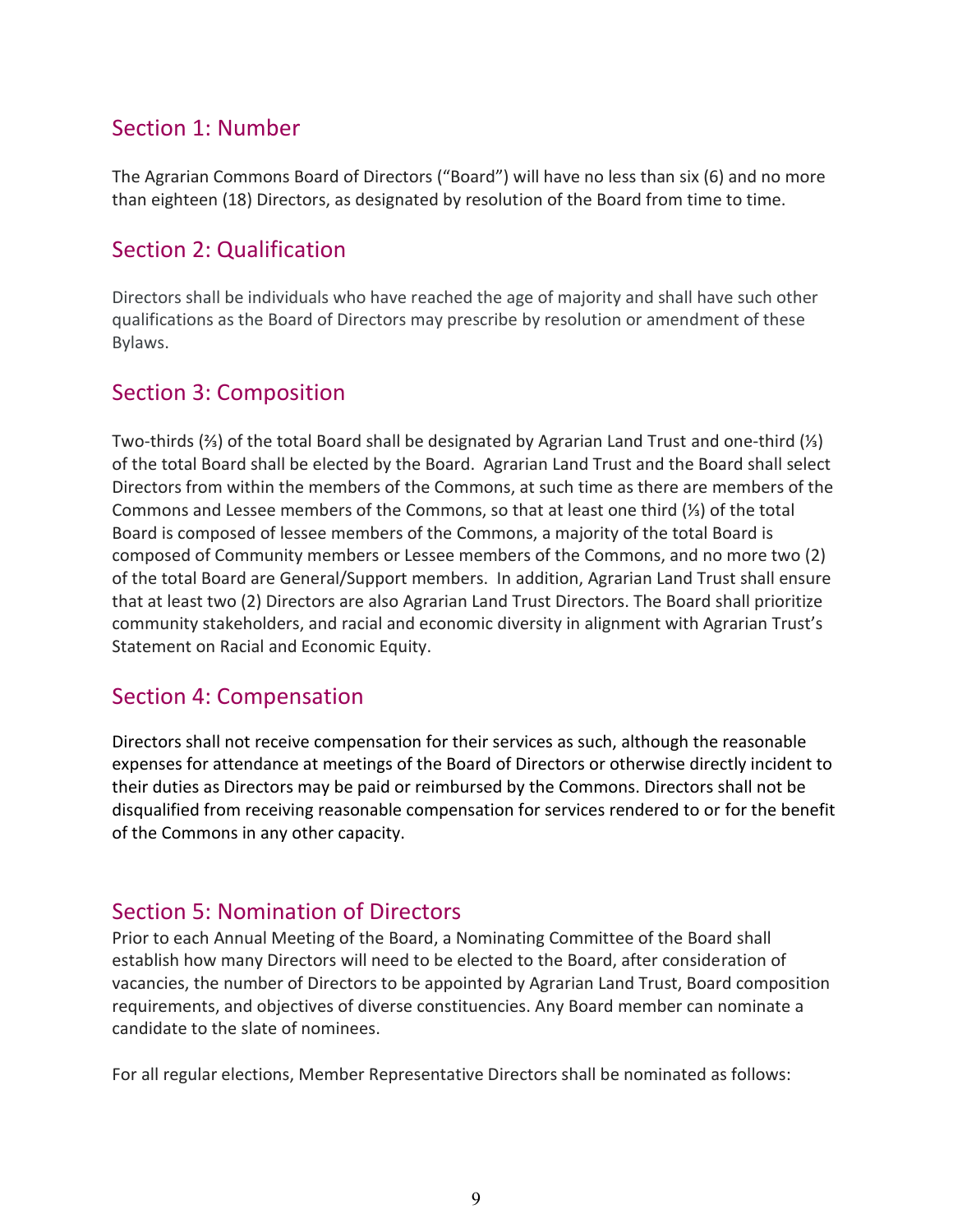#### **a. Lessee Member Representatives.**

- i. All Directors may nominate Lessee Member Representatives to the Board. These nominations must either be submitted in writing to the Secretary of the Commons at least ten (10) days prior to the Annual Meeting of the Board, or be made from the floor at such a Meeting. The Secretary of the Commons or staff of the Commons is responsible for soliciting nominations from the Board of Directors at least twenty (20) days prior to the Annual Meeting of the Board.
- ii. In making such nominations, the Board shall select actual Lessees to the extent that they are available to serve on the Board of Directors. Otherwise the Board shall select representation by a proxy who can reasonably be expected to represent the typical interests and concerns of Lessees.

#### **b. Community Member Representatives.**

- i. All Directors may nominate Community Member Representatives to the Board. These nominations must either be submitted in writing to the Secretary of the Commons at least ten (10) days prior to the Annual Meeting of the Board, or be made from the floor at the Annual Meeting of the Board. The Secretary of the Commons or staff of the Commons is responsible for soliciting nominations from the Board of Directors at least twenty (20) days prior to the Annual Meeting of the Board.
- ii. If the number of nominations for Community Member Representative is less than the number of Community Member Representative seats to be filled, the Board of Directors shall nominate enough candidates so that the total number of candidates is sufficient to fill the number of seats to be filled.

#### c. **General/Support Member Representatives**

- i. All Directors may nominate General/Support Member Representatives to the Board. These nominations must either be submitted in writing to the Secretary of the Commons at least ten (10) days prior to the Annual Meeting of the Board, or be made from the floor at the Annual Meeting of the Board. The Secretary of the Commons or staff of the Commons is responsible for soliciting nominations from the Board of Directors at least twenty (20) days prior to the Annual Meeting of the Board.
- ii. If the number of nominations for General/Support Representatives is less than two (2) nominees, the maximum allowable on the Board, the Board of Directors may nominate additional candidates to fill General/Support Member seats, or choose Community Member Representatives instead.
- d. **Notice of Nominations.** A list of all persons nominated in all three of the Member Representative categories, together with a listing of the Directors to be appointed by Agrarian Land Trust, shall be included with the notice of the Board Meeting where elections will occur.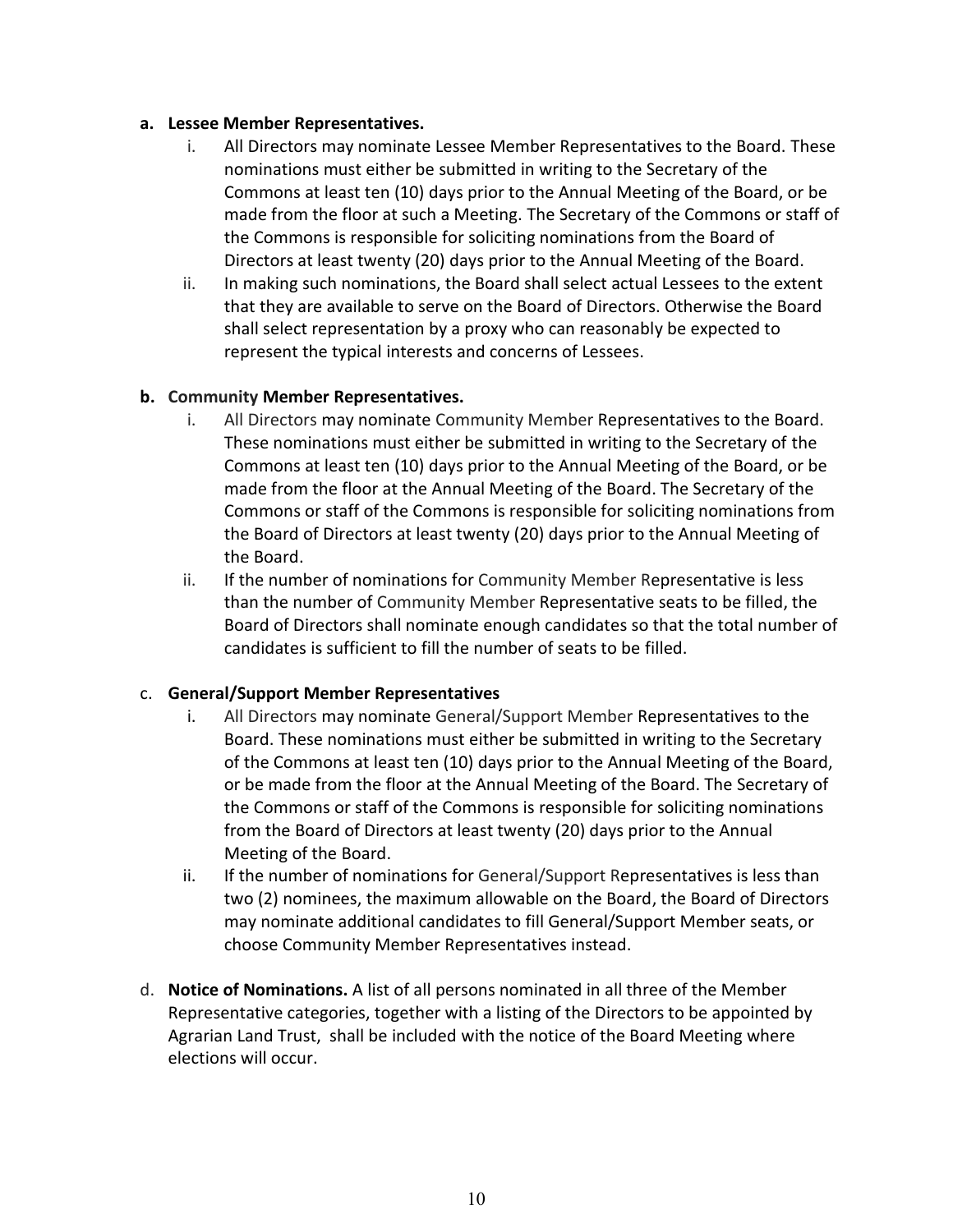### Section 6: Election of Directors

Directors shall be elected by the Directors present and voting at the Annual Meeting of the Board, a quorum being assembled, in accordance with the following procedures and specific to the one-third (⅓) composition, as defined in Section 3.

a. A separate vote shall be taken for each of the three categories of elected Board Representatives. A non-officer shall collect the votes using secret ballot procedures if inperson and ensuring anonymity if voting takes place online.

A Board Nominating Committee shall be responsible for nominating a slate of prospective Directors representing the Commons' diverse constituency. In addition, any Board Member can nominate a candidate to the slate of nominees. In each of the three categories, positions shall be filled by those candidates receiving the largest numbers of votes in the category even if such numbers constitute less than a majority of the total votes cast in the category.

#### Section 7: Vacancies

- A. If any elected Director vacates their term or is removed from the Board, the remaining Directors (they may constitute less than a quorum) may elect a person to fill the vacancy from the same class as the vacating Director, or may, by unanimous agreement, decide to leave the position vacant until the next Board Meeting, except as provided in Section 7(d).
- B. Any person elected to fill a vacancy on the Board of Directors must be one who can be reasonably expected to represent the interests of the constituents and Agrarian Land Trust mission of diversity in the category (Lessee or Community) in which the vacancy occurs.
- C. Replacement Directors elected by the Board shall serve out the remaining term of the person who has vacated the position.
- D. If any Director designated by Agrarian Land Trust vacates their term or is removed from the Board, the Board of Agrarian Land Trust shall, within thirty days from the date on which they shall have vacated that office, appoint a replacement representative to fill the vacancy.

### Section 8: Terms of Directors

A. **Terms of First Directors.** After the election of Directors, each elected and designated Directors shall be assigned, by mutual agreement or by lot, to a three-year or four-year term. Roughly half of the Directors shall be assigned a three-year term and the other half shall be assigned a four-year term.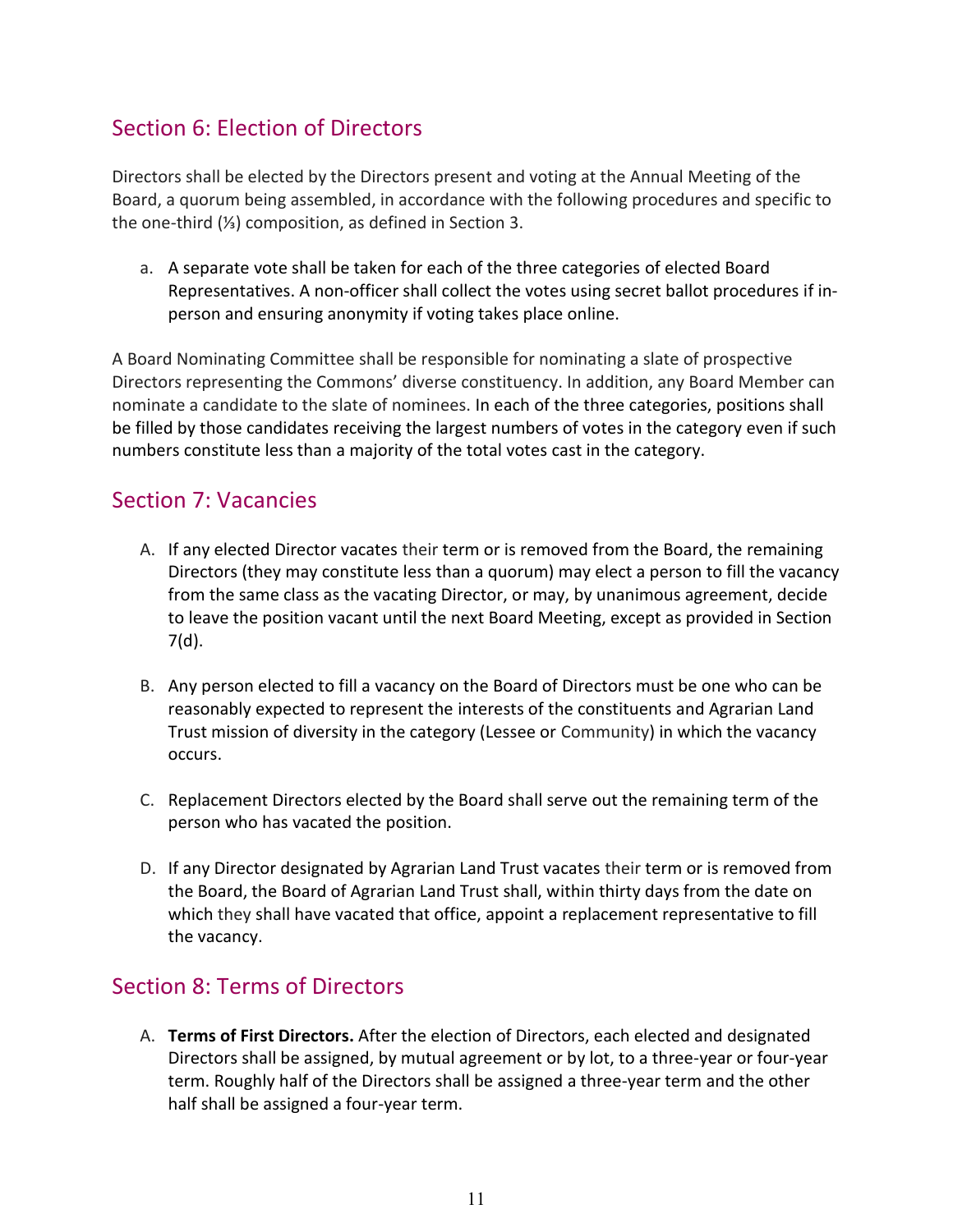- B. **Terms of Successor Directors.** Except as otherwise provided in these bylaws, each Director shall serve a full term of three years.
- C. **Re-election.** No elected Representative shall serve as a Director for more than three consecutive elected terms, unless extended on a case-by-case basis by the Board of Directors. After a year's absence from the Board, however, a person who has served three consecutive terms may return to the Board, if re-elected, and may serve up to three consecutive elected terms.

#### Section 9: Resignation

- A. Any Director may resign at any time by giving written notice to the President, or in the case of the President's resignation, by written notice to the Vice President. Unless otherwise specified, such resignation shall be effective upon the receipt of notice by the President.
- B. A Director shall be considered to have given notice of resignation and his, her, or their position shall be declared vacant by the Board of Directors if he, she, or they fails to attend three regular meetings of the Board in a calendar year, with the exception of emergency meetings, unless good cause for absence and continuing interest in participation on the Board are recognized by the Board.

### Section 10: Removal of Directors

- A. An elected Representative may be removed with or without cause by the Board of Directors, in writing or orally, for any reasonable grounds as determined by the Board of Directors. An Agrarian Land Trust Representative may be removed with or without cause by both the Board of Directors and by the Board of Agrarian Land Trust.
- B. The Board shall create a fair and reasonable procedure for removing Directors that, at a minimum, includes (1) 20 days notice prior to termination, (2) a two-thirds (⅔) vote of the Board of Directors, and (3) an opportunity to be heard by a person or body authorized to decide on the termination, orally or in writing, at least 5 days before the date of termination.

### Section 11: Duties of the Board of Directors

The business and affairs of the Commons shall be conducted under the direction of, and the control and disposal of the Common's properties and funds shall be vested in, its Board of Directors, except as otherwise provided in state non-profit enabling legislation or the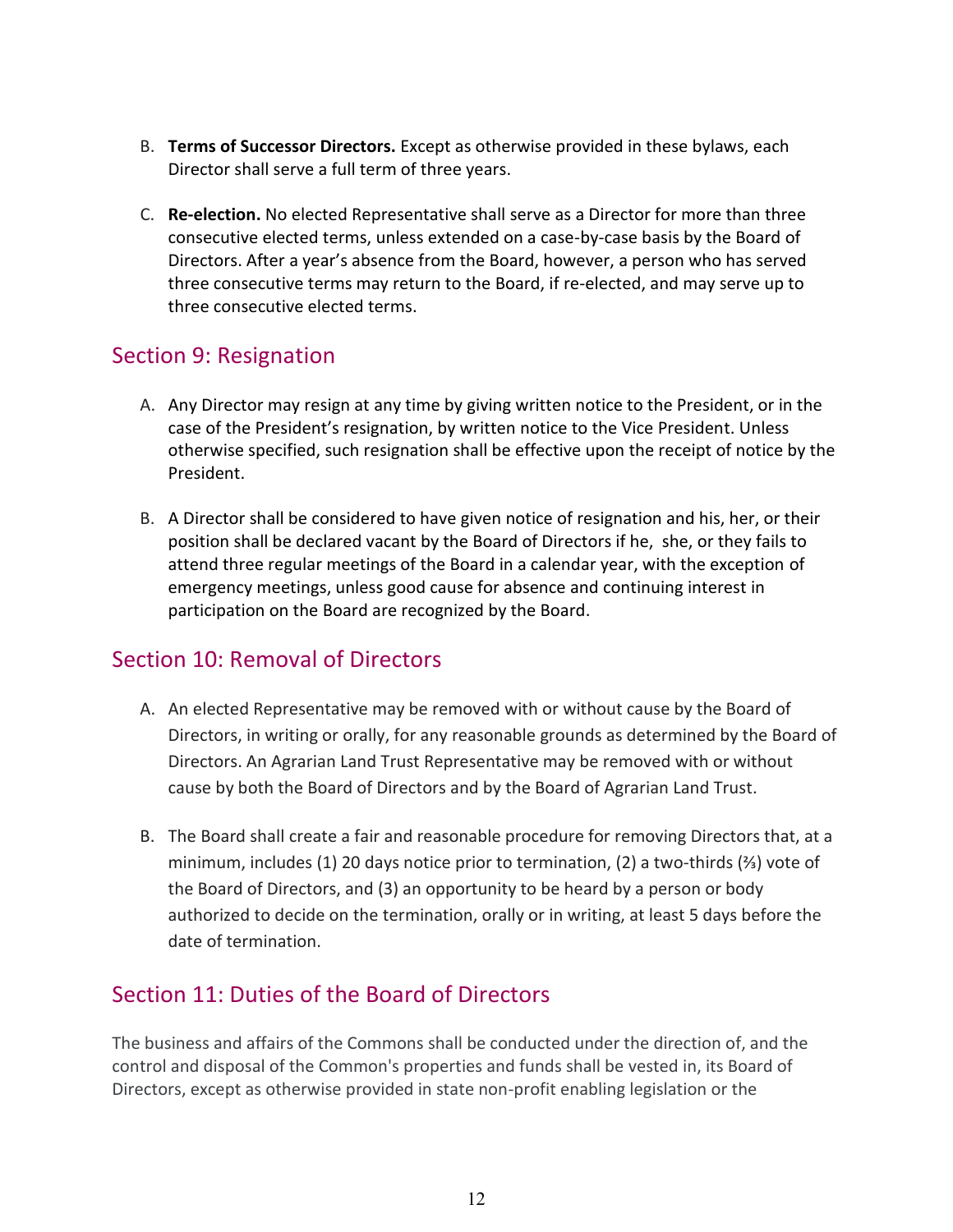Commons' Articles of Incorporation. Agrarian Land Trust Representatives may provide support, under the direction of the Board of Directors and in consultation with the members, to ensure Board responsibilities are completed. In carrying out its duties, the Board shall:

- a. Approve a written Annual Report to the Membership, and make this report available to all members. This report shall include a summary of the Commons' activities during the previous year, the Commons' most recent financial reports, and a list of all real estate held by the Commons. This report shall be provided to Agrarian Land Trust as requested and at least annually.
- b. Adopt an annual operating budget prior to the beginning of each fiscal year and act upon requested expenditures not included in the budget.
- c. Communicate and report to Agrarian Land Trust quarterly, or as needed, an up-to-date Commons Agricultural Land file, which may include deeds, surveys, leases, conservation easements, farm practice certifications and/or farm or ranch management plans, forest management plans, soil quality tests, and more as requested or as needed for management of Agrarian Commons.
- d. Carry out data collection, assessments, evaluation, and related activities to support soil and ecosystem regeneration and carbon sequestration capacity, as necessary to conserve and maintain the property held by the Commons.
- e. Select all Officers of the Commons.
- f. Supervise the activities of all Officers, agents, and committees of the Commons in the performance of their assigned duties and investigate any possible conflicts of interest within the Commons.
- g. Hire, supervise, and evaluate employees, and adopt and implement personnel policies pertaining to such activities.
- h. Provide for the deposit of funds in accordance with these Bylaws.
- i. Determine by whom and in what manner deeds, leases, contracts, checks, drafts, endorsements, notes and other instruments shall be signed on behalf of the Commons.
- j. Acquire such parcels of land, with or without buildings and other improvements, through donation, purchase, transfer from Agrarian Land Trust, or otherwise, as the Board shall determine that it is useful and prudent to acquire in furtherance of the purposes of the Commons.
- k. Collaboratively decide how to steward and nourish land, ecology, and community including supporting soil regeneration, carbon sequestration, ecosystem diversification,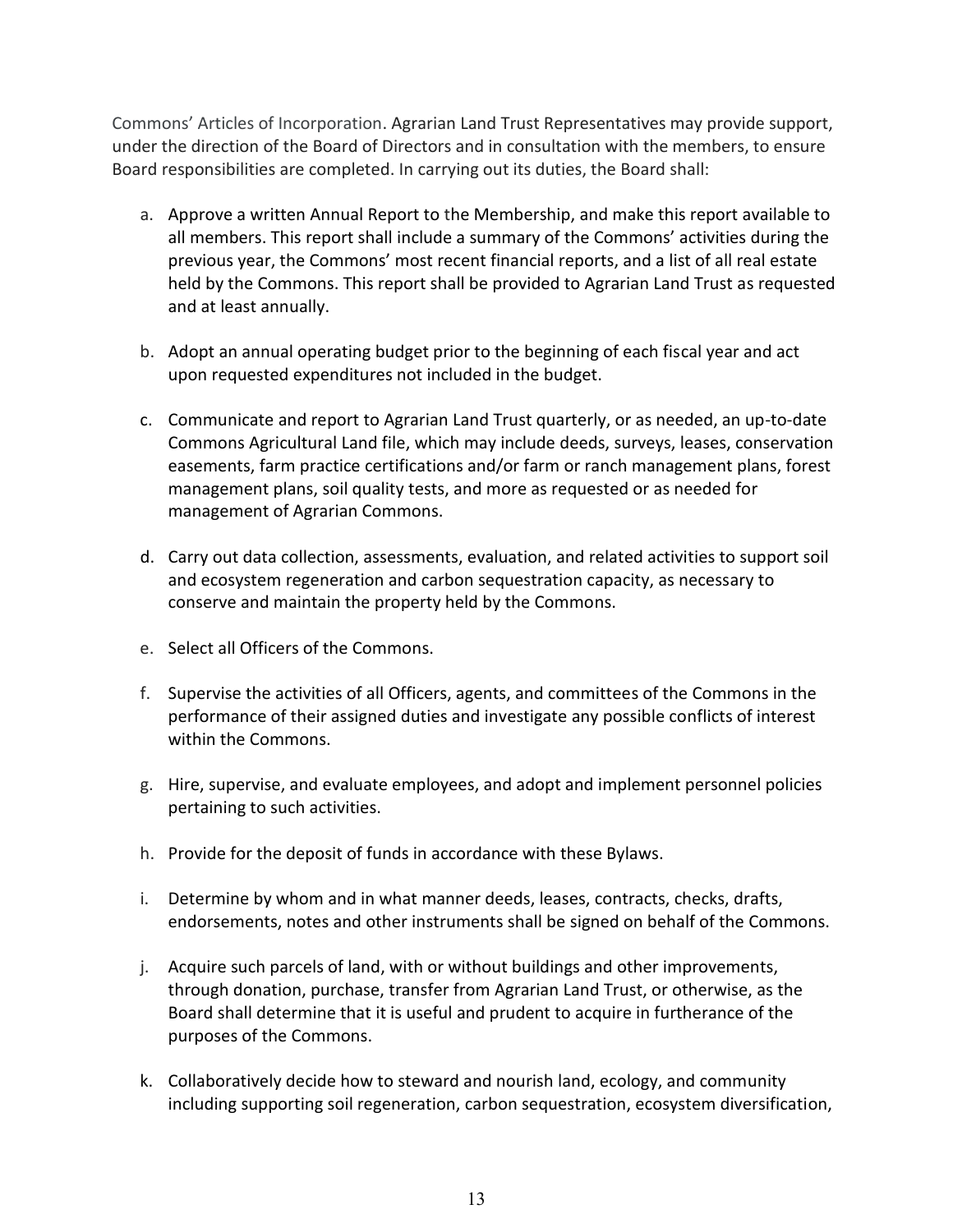and food production, as necessary to conserve and maintain the property held by the Commons.

- l. Convey the right to use Agricultural Land, through leases or other limited conveyances, in accordance with these Bylaws, Good Faith Agreement, and with the primary goal of racial and economic equity, secure and affordable tenure based on agricultural enterprise viability, and lease tenure equity buildings mechanisms.
- m. Convey ownership of housing, agricultural buildings, and other improvements on the Common's Agricultural Land to qualified lessees, as possible, through a ground lease.
- n. Convey residential and/or agricultural housing, buildings, and other improvements on the Common's Agricultural Land to qualified renters or buyers, aligned with and connected to leaseholder agriculture and agrarian enterprises.
- o. Exercise, as appropriate, the Common's option to repurchase (or arrange for the resale of) improvements on the Common's Agricultural Land.
- p. Assure the sound management of the Common's finances to invest and steward soil and ecosystem health and farm viability, and in accordance with the Good Faith Agreement and federal and state regulations.
- q. Ensure that all income collected from holding title to Agricultural Land, less expenses, is turned over to Agrarian Land Trust, in accordance with IRC regulations.
- r. Own Agricultural Land as a Commons, keeping land outside of market transfers and mortgage debt. Specifically, the Commons is prohibited from selling Commons land and restricted from acquiring mortgage-based debt.
- s. Prudently delegate the performance of these duties to agents or staff.
- t. Ensure communication with, and accountability to, larger community.

### Section 12: Powers of the Board of Directors

In addition to the power to carry out the duties enumerated above, the Board of Directors shall have the power to:

- a. Appoint and discharge advisors and consultants.
- b. Create such committees as are necessary or desirable to further the purposes of the Commons. Any member of the Commons may be appointed to any committee and a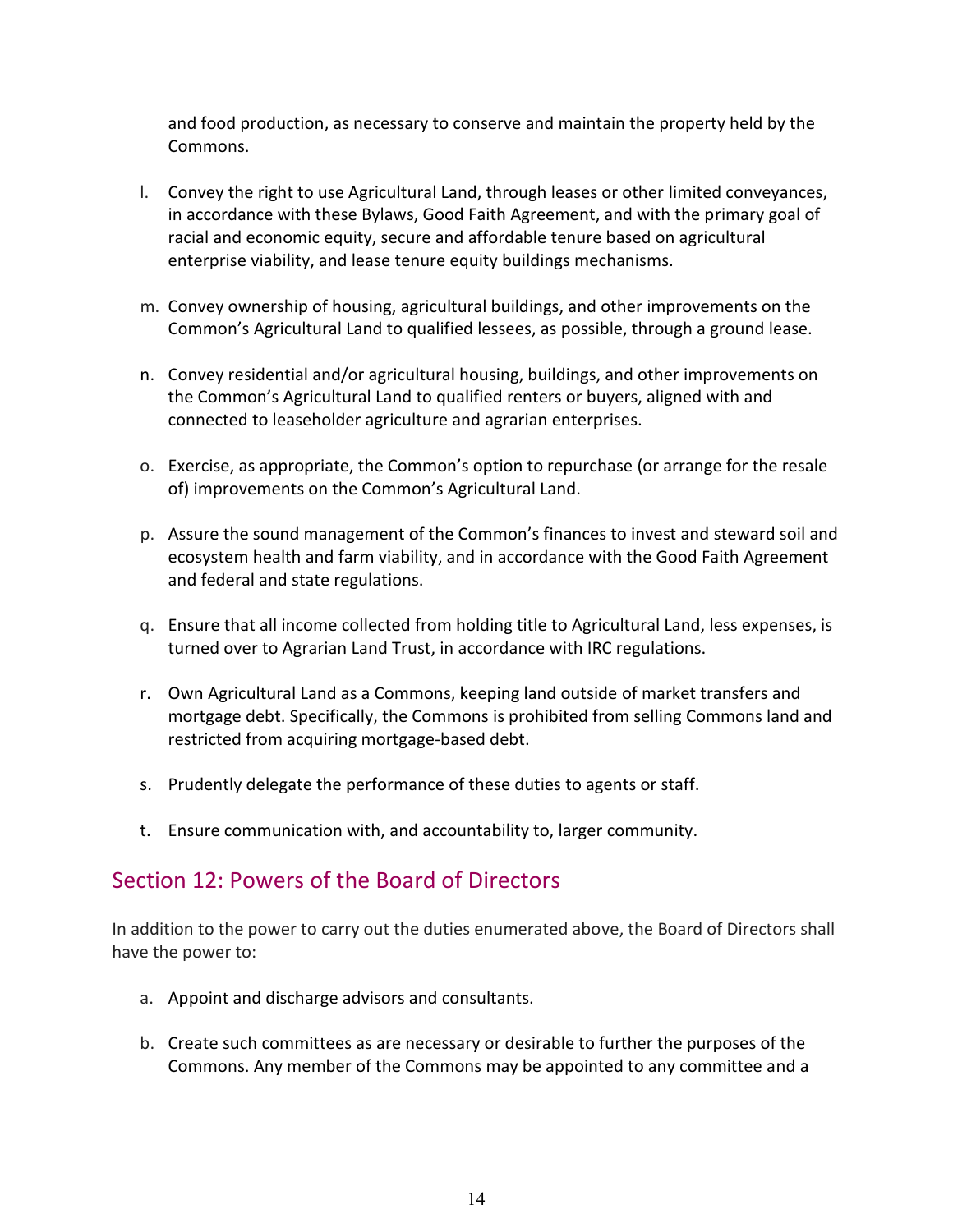committee must include at least two (2) or more Directors. No committee may take action on behalf of the Commons except as authorized by the Board of Directors.

- c. Call special meetings of the membership.
- d. Approve the borrowing, lending, and investing of money as necessary to further the purposes of the Commons.
- e. Exercise all other powers necessary to conduct the affairs and further the purposes of the Commons in accordance with the Certificate of Incorporation and these Bylaws.

#### Section 13: Limitation on the Powers of the Board of Directors

An action taken by the Board on any motion for the sale of land, the amendment of the Articles of Incorporation or these Bylaws, the establishment or alteration of the "resale formula," or the dissolution of the Commons, shall not become effective unless and until such action is approved by the Board of Agrarian Land Trust.

## ARTICLE 4: BOARD OF DIRECTORS MEETINGS

#### Section 1: Annual and Regular Meetings

The Directors shall meet, without notice, immediately after the annual meeting of the members for the "Annual Meeting of the Board". Thereafter during the year, the Board shall meet no less often than twice per year, including the Annual Meeting of the Board where election of Directors occurs, and in addition to the Annual Meeting of the Membership, at such times and places as the Board may establish.

### Section 2: Notice of Meetings and Waiver of Notice

Except as provided below for emergency meetings, written notice of a Board meeting shall be mailed to all Directors at his, her, or their address shown on the records of the Commons at least [seven days] prior to the meeting, or shall be delivered in person or emailed at least [five days] prior to the meeting. The Board of Directors and membership may establish alternative communication protocols in the event mail or email is not adequate to communicate with the Board of Directors and members. Notice of every meeting shall include an agenda for the meeting.

Any Director may waive any notice required by these Bylaws. Any Director who has not received notice of a Board meeting but has attended that meeting shall be considered to have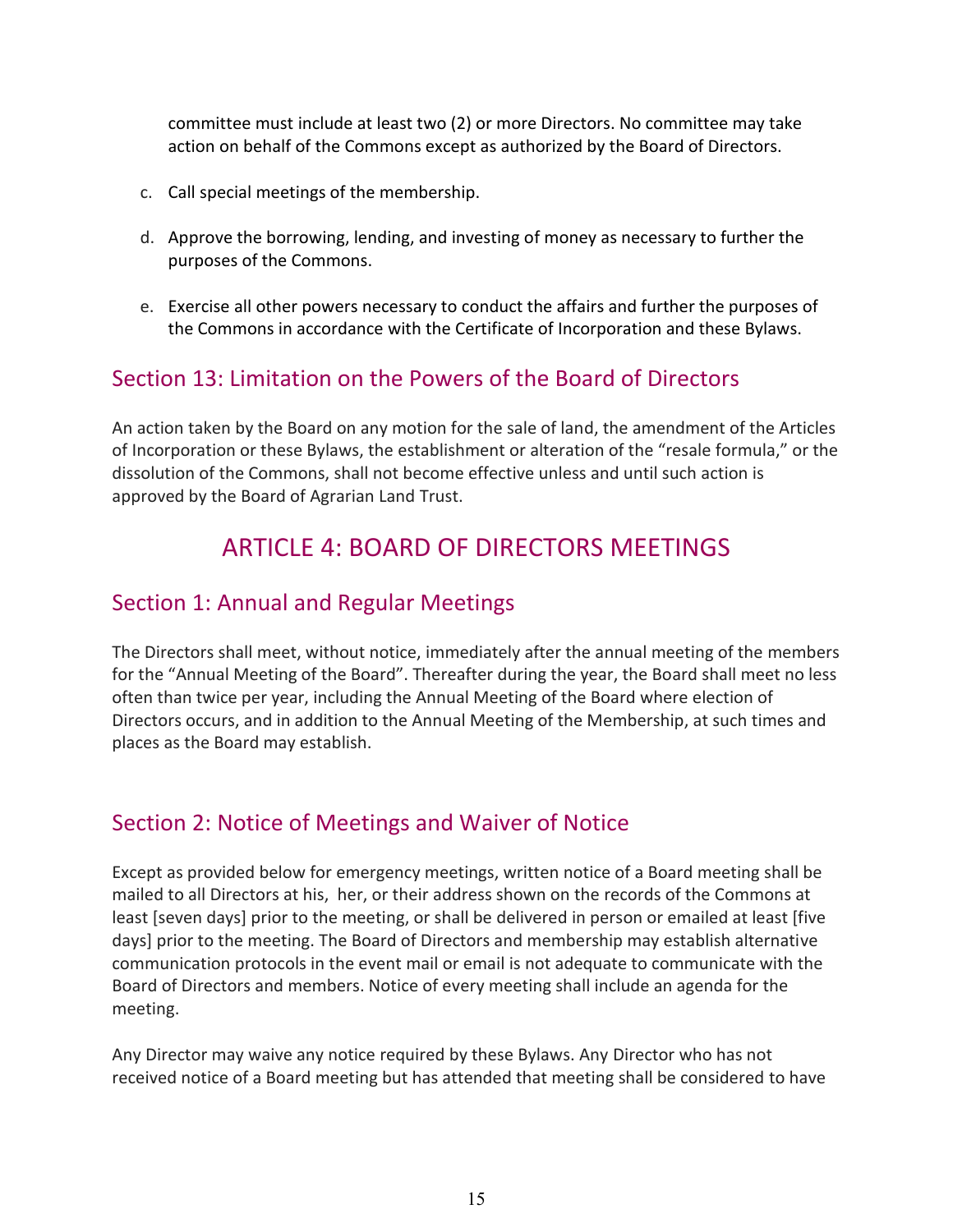waived notice of that meeting, unless he, she, or they requests that his, her, or their protest be recorded in the minutes of the meeting.

### Section 3: Participation by Telephone

Members of the Board of Directors [or any committee designated by the Board of Directors] may participate in a meeting of such Board of Directors [or committee] by means of a conference telephone or similar communications equipment by which means all persons participating in the meeting can hear each other at the same time and participation by such means shall constitute presence in person at a meeting.

### Section 4: Special Meetings and Emergency Meetings

Special meetings may be called by the President or by any [three] Directors. Notice must be given as provided above, unless any three (3) Directors determine that the matter at hand constitutes an emergency. When so determined, an emergency meeting may be called with 24 hour notice. Notice of emergency meetings, including an announcement of the agenda, shall be given by telephone or in person to all Directors. At any special or emergency meeting of the Board, only those matters included in the announced agenda may be acted upon unless all of the Directors are present at the meeting and unanimously agree to take action on other matters.

### Section 5: Quorum

At any meeting of the Board, a quorum shall consist of a majority of the Board of Directors, provided that at least one representative from each of the three categories of representatives is present.

### Section 6: Decision-Making

The Board shall attempt to reach unanimous agreement on all decisions, per its Consent- Based Policy and Procedures. In the event that unanimous agreement cannot be achieved, a decision may be made by a majority of the Directors present and voting, except as otherwise provided in these Bylaws.

### Section 7: Actions by Unanimous Consent in Lieu of Meeting

Any corporate action required or permitted by the Articles of Incorporation or Bylaws, or by the laws of the state of Virginia, to be taken at a meeting of the Directors of the Commons [or at a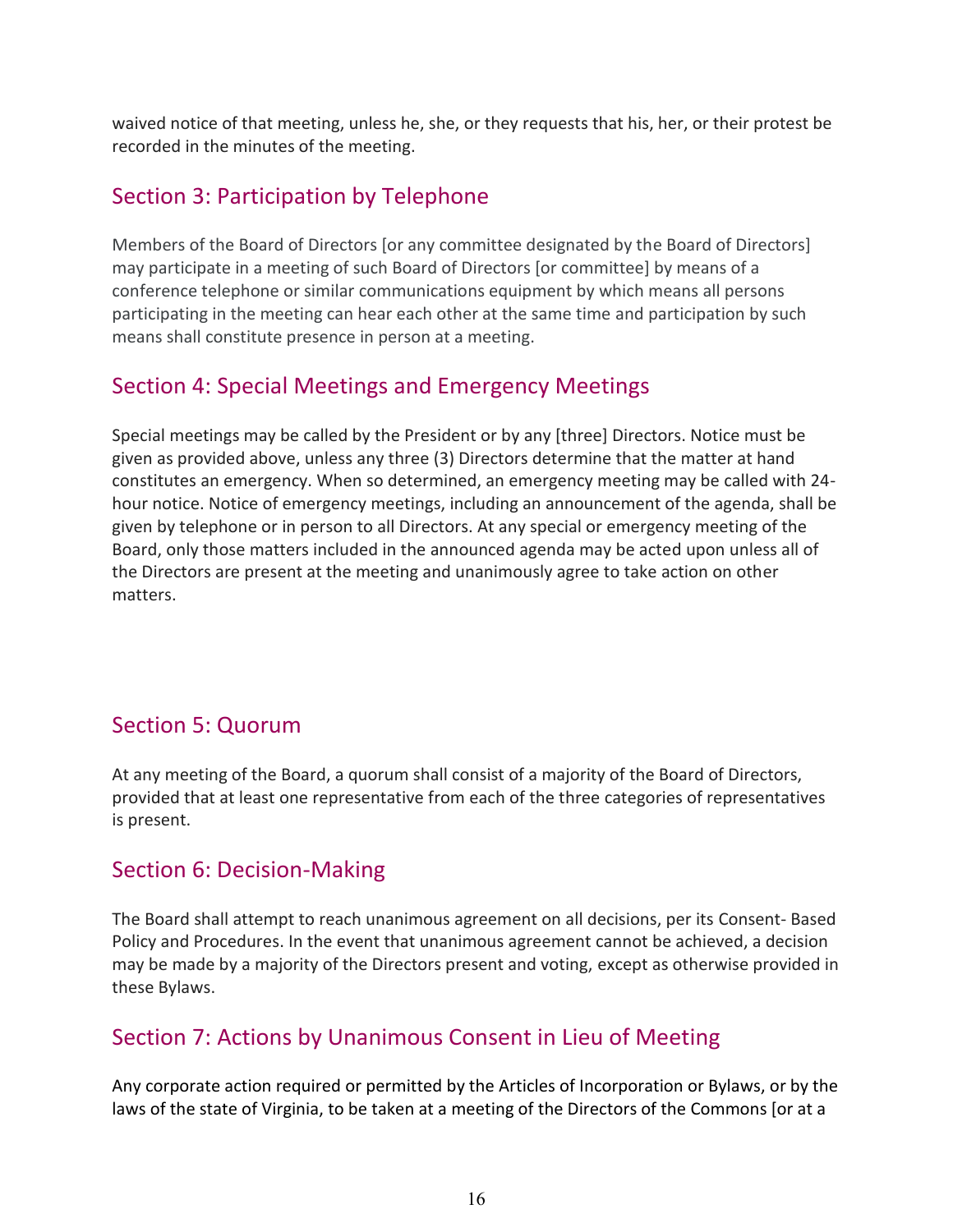meeting of a committee of the Board of Directors] may be taken without a meeting if a consent, in the form of a record setting forth the action taken, shall be executed by all of the Directors [or all of the members of the committee], as the case may be, entitled to vote with respect to the subject matter. Such consent shall have the same force and effect as a unanimous vote, and may be described as such. Any such consent shall be inserted in the minutes book as if it were the minutes of a meeting of the Board of Directors.

## ARTICLE 5: OFFICERS

### Section 1: Designation

The Officers of the Commons shall be: President, Vice President, Secretary, and Treasurer. Any two offices may be held by the same person, except the offices of President and Secretary, and President and Treasurer.

#### Section 2: Election

The Officers of the Commons shall be elected by a majority vote of the Board, from among themselves, at the Annual Meeting of the Board. Any vacancies occurring in any of these offices shall be filled by the Board for the unexpired term.

### Section 3: Tenure

The Officers shall hold office until the next Annual Meeting of the Board after their election, unless, before such time, they resign or are removed from their offices, or unless they resign or are removed from the Board of Directors. Any Officer who ceases to be a member of the Board of Directors shall thereby cease to be an Officer.

### Section 4: Removal from Office

The Officers shall serve at the pleasure of the Board of Directors and may be removed from office at any time by an affirmative vote of two thirds of the entire Board of Directors.

### Section 5: Duties of the President

The President shall:

- a. Preside at all meetings of the Board of Directors and the membership when able to do so.
- b. Consult with the other Officers and the committees of the Commons regarding the fulfillment of their duties.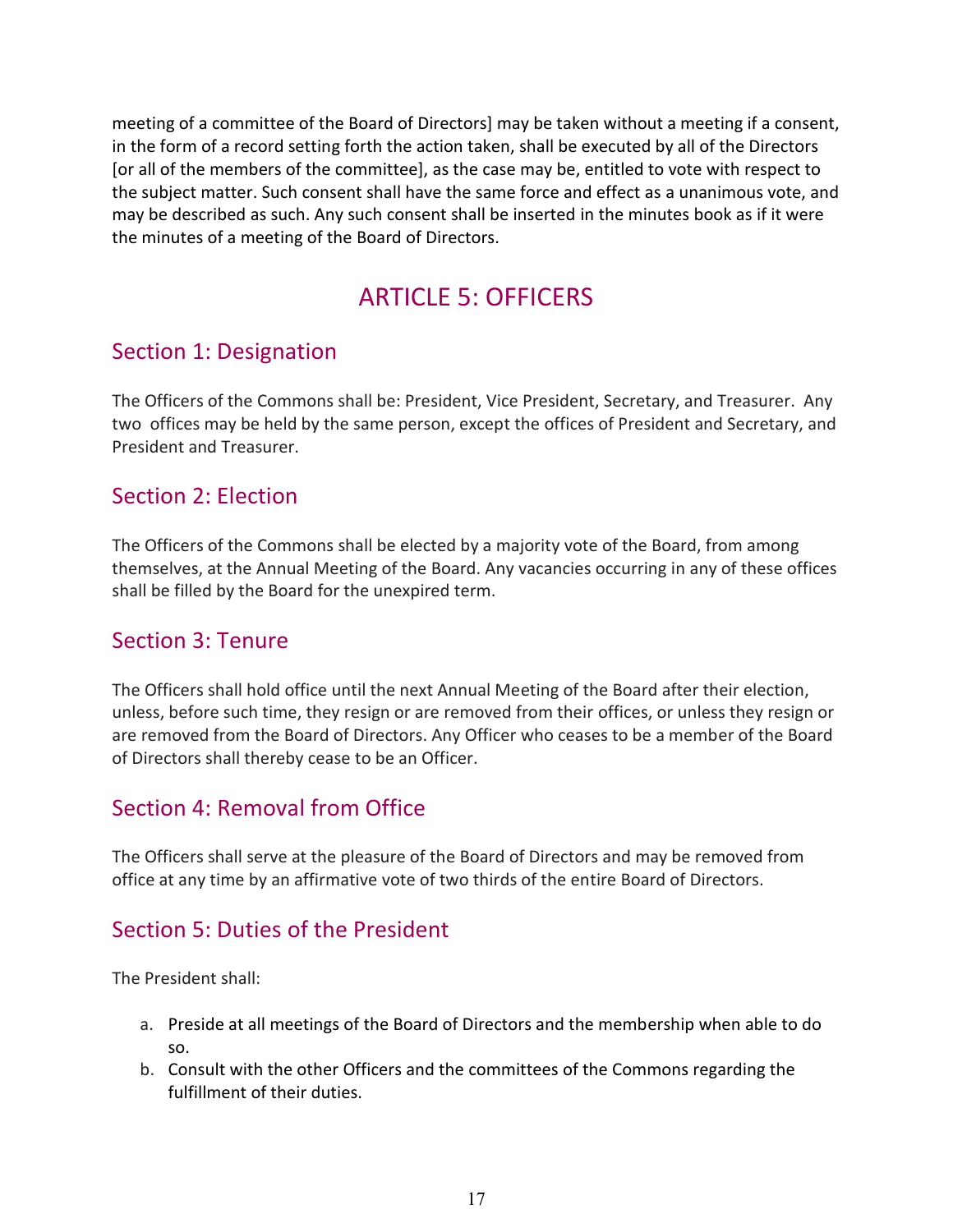- c. Ensure that an agenda is prepared for every meeting of the membership and the Board of Directors.
- d. Call special meetings of the membership or Board of Directors when petitioned to do so in accordance with these Bylaws.
- e. Carry out the duties assigned to the President regarding the removal of a Director.
- f. Perform such other duties as the Board of Directors may assign.

#### Section 6: Duties of the Vice President

The Vice President shall:

- a. Perform all duties of the President in the event that the President is absent or unable to perform these duties.
- b. Perform those duties assigned to the President regarding the resignation or removal of a Director when the President is disqualified from performing these duties.
- c. Ensure that up-to-date copies of these Bylaws (incorporating any duly approved amendments) are maintained by the Commons; answer all questions from the Board regarding these Bylaws; and ensure that all actions of the membership and Board of Directors comply with these Bylaws.
- d. Ensure that any and all committees established by the Board of Directors are constituted as the Board has directed and meet as necessary and appropriate.
- e. Perform such other duties as the Board of Directors may assign.

## Section 7: Duties of the Secretary

The Secretary shall:

- a. Ensure that a list of all members and their mailing and email addresses are maintained by the Commons.
- b. Ensure that proper notice of all meetings of the membership and the Board of Directors is given.
- c. Ensure that motions and votes in meetings of the Board are accurately represented to those present and are accurately recorded in the minutes.
- d. Ensure that minutes of all meetings of the membership and the Board of Directors are recorded and kept on permanent record.
- e. Ensure that all deeds, title papers, leases, and other documents establishing the Common's interest in Agricultural Land and rights in particular matters are systematically and securely maintained.
- f. Perform such other duties as the Board of Directors may assign.

### Section 8: Duties of the Treasurer

The Treasurer shall oversee the finances of the Commons. Specifically, the Treasurer shall: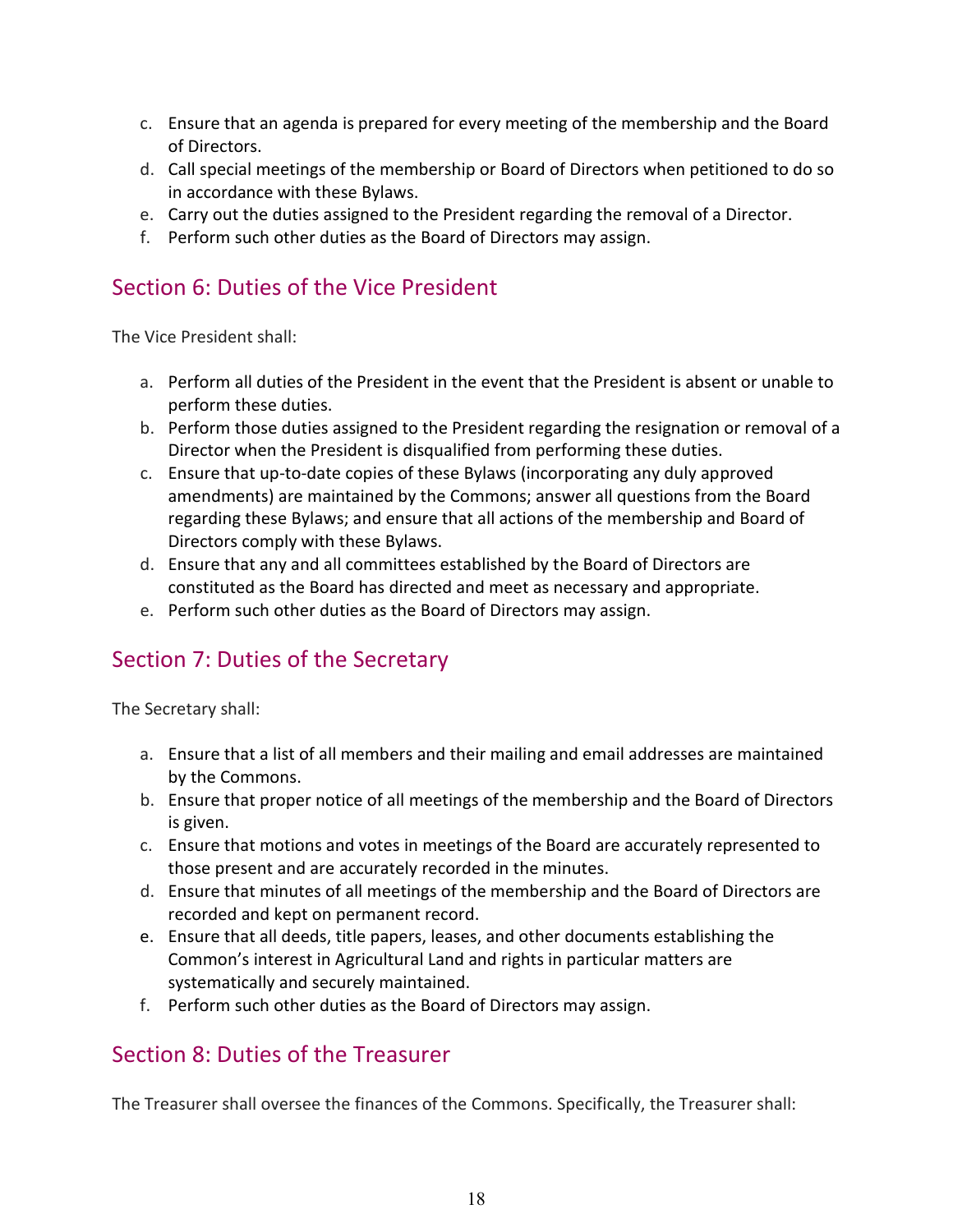- a. Ensure that the financial records of the Commons are maintained in accordance with sound accounting practices.
- b. Ensure that funds of the Commons are deposited in the name of the Commons in accordance with these Bylaws.
- c. Ensure that all money owed to the Commons is duly collected and that all gifts of money or Agricultural Land to the Commons are duly received.
- d. Ensure the proper disbursement of all income, less expenses, to Agrarian Land Trust.
- e. Ensure that accurate financial reports (including balance sheets and revenue and expense statements) are prepared and presented to the Board every six months of each fiscal year.
- f. Ensure that such reports and returns as may be required by various government agencies are prepared and filed in a timely manner.
- g. Ensure that an annual operating budget is prepared and presented to the Board for its approval prior to the beginning of each fiscal year.

## ARTICLE 6: MAINTENANCE OF LAND

### Section 1: Encumbrance of Land

The decision to mortgage or otherwise encumber Agricultural Land owned by the Commons shall require the approval of the Board of Directors, the unanimous consent of any parties to whom such land is leased, and allowable by Agrarian Land Trust bylaws, and approved by Agrarian Land Trust Board, and shall not exceed 20% of the equity in land. Any such encumbrance shall be subordinated to any leases relating to such land. Allowable exceptions include: conservation or affirmative easements, Agrarian Land Trust Option and/or Right to Recovery, and other similar and aligned encumbrances that enhance the mission and intent of Agrarian Land Trust and the Commons.

## Section 2: Transferring Land

If Agrarian Commons should dissolve as a corporation for any reason, or cease to engage in carrying out the purposes set forth in its Articles of Incorporation, all of its properties shall be transferred to Agrarian Land Trust. Provided, however, that if Agrarian Land Trust has dissolved as a corporation prior to the dissolution of the Commons, such properties shall be transferred to the nonprofit fund, foundation, or corporation designated by Agrarian Land Trust which is organized and operated exclusively for charitable purposes and which has established its taxexempt status under IRC 501(c)(3).

Provided further that if such organization has also dissolved or is unable to steward the Common's properties, the Commons shall make every reasonable effort to (in order of priority):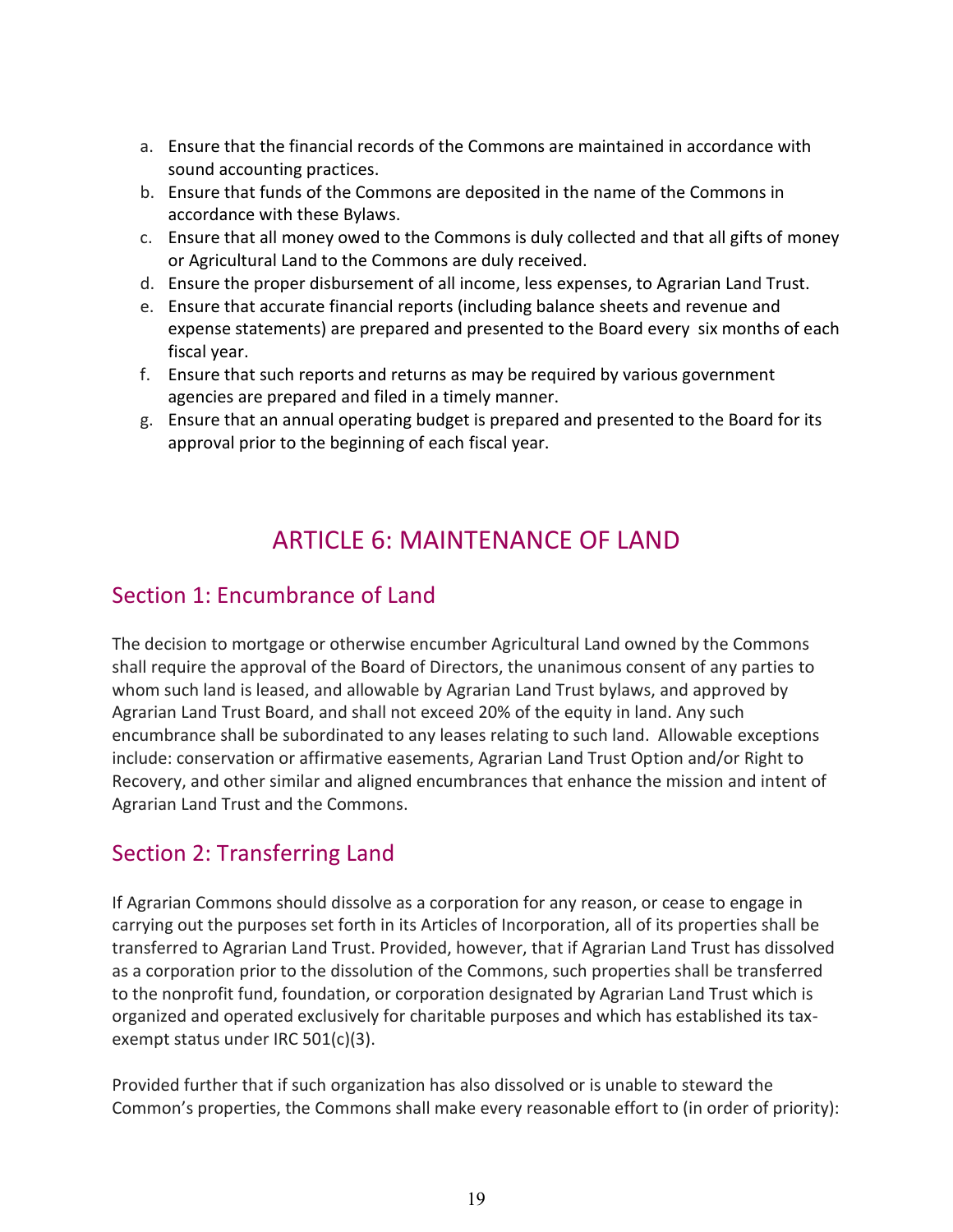- Transfer to the people who have been stewarding the land as an Agrarian Commons, especially if those people are indigenous or people of color.
- Transfer to an indigenous community located near each parcel, regardless of whether such community is federally recognized.
- Transfer to a people of color-led land-based organization.
- Transfer to a land-based organization near the location of each parcel.
- Transfer to a land-based organization that has adequate funding, knowledge, resources, and demonstrated commitment to manage the land as a commons.
- Transfer to a land-based organization that is highly democratic.

Notwithstanding the above, a parcel of land may be sold on the open market when it is not a viable or integral component of agriculture, agrarian, community, and/or ecological health and viability of the whole Commons pursuant to a resolution adopted by an affirmative vote by at least two-thirds (⅔) of the entire Board of Directors and with the approval of the Board of Agrarian Land Trust and agreement to waive the Option, Right to Recover, or other similar deed encumbrance rights held by Agrarian Land Trust.

If any of the Common's land is to be sold on the open market, any lessees of the Commons on that land shall have a first right to purchase the land at its current appraised value. Any and all sales are subject to existing leases, and subsequent buyers are bound by existing leases at the time of sale.

## ARTICLE 7: AMENDMENT OF ARTICLES OF INCORPORATION AND BYLAWS

The Certificate of Incorporation may be amended and these Bylaws may be amended or may be repealed and new Bylaws adopted only by:

- a. An affirmative vote by two-thirds (⅔) of the entire Board of Directors at any regular or special Board meeting, provided that written or email notice of such meeting has set forth the proposed amendment or replacement, with appropriate explanations thereof; and
- b. Approval by the Board of Agrarian Land Trust;

Provided, however, that the Board of Directors shall amend the Articles of Incorporation or Bylaws if directed by Agrarian Land Trust in order to maintain the Common's recognition as a 501(c)(2) title holding organization.

## ARTICLE 8: DISSOLUTION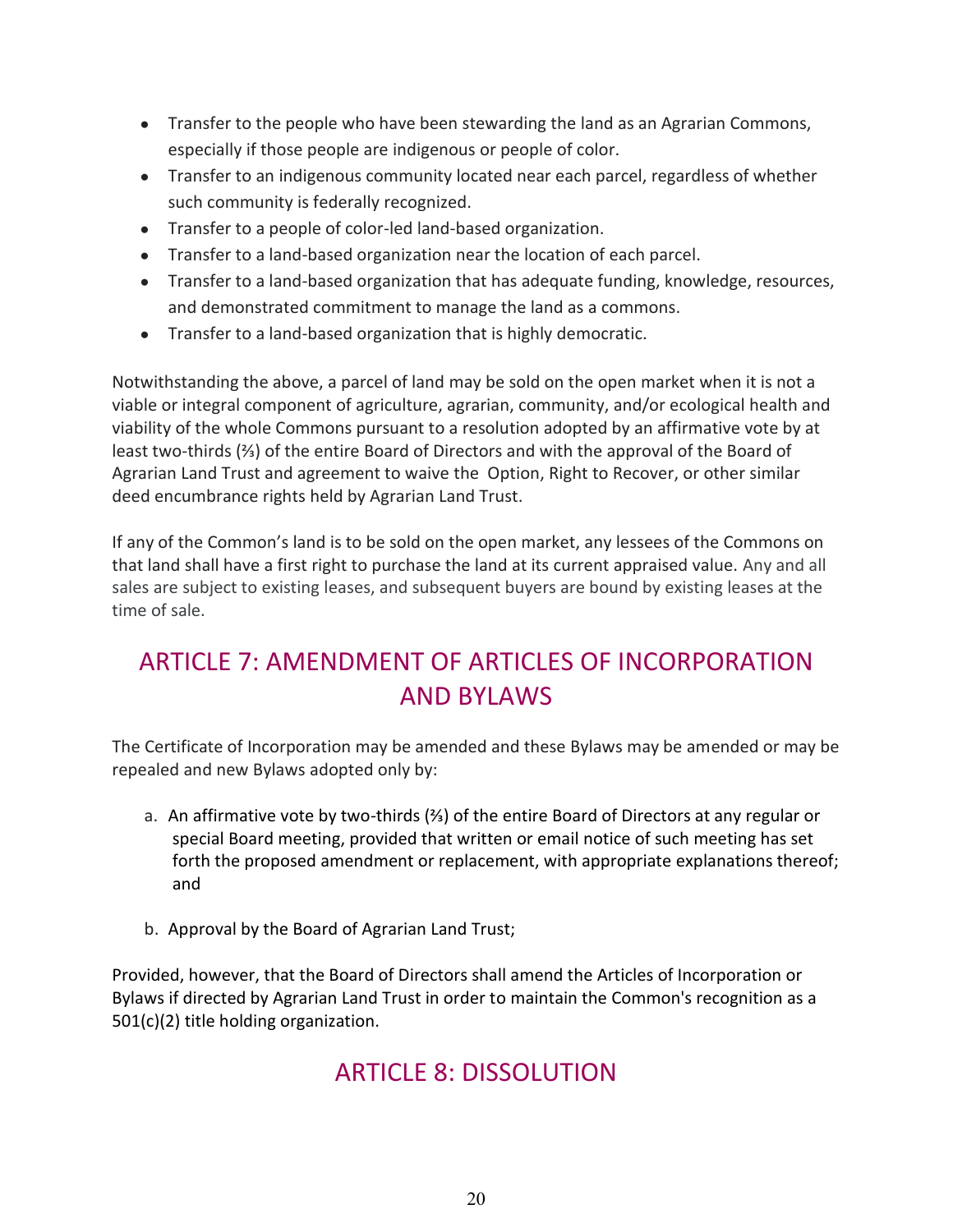A decision to dissolve the Commons and to distribute the Common's assets in a particular manner in accordance with the Articles of Incorporation shall require:

- a. An affirmative vote by two-thirds (⅔) of the entire Board of Directors at any regular or special Board meeting, provided that written or email notice of such meeting has included a full description of a proposed plan of dissolution; and
- b. Approval by the Board of Agrarian Land Trust.

If the Commons should dissolve for any reason, all of the Agricultural Land, business, assets, and income of the Commons remaining after payment of all debts and liabilities of the Commons shall be distributed in accordance with Article 6, Section 2 above.

## ARTICLE 9: MISCELLANEOUS PROVISIONS

- A. **Fiscal Year.** The fiscal year of the Commons shall begin on January 1 of each year, and shall end on December 31 of each year.
- B. **Office.** The principal office of the Commons shall be located at its principal place of business or such other place as the Board of Directors may designate. The Commons may have such other offices, either within or outside the State of Virginia, as the Board of Directors may designate or as the business of the Commons may require from time to time.
- C. **Deposit of Funds.** All funds of the Commons not otherwise employed shall be deposited in such banks, trust companies, or other reliable depositories as the Board of Directors from time to time may determine, with a preference for credit unions and other cooperative financial institutions.
- D. **Checks, etc.** All checks, drafts, endorsements, notes and evidences of indebtedness of the Commons shall be signed by such Officers or agents of the Commons and in such manner as the Board of Directors from time to time may determine. Endorsements for deposits to the credit of the Commons shall be made in such manner as the Board of Directors from time to time may determine.
- E. **Loans.** No loans or advances shall be contracted on behalf of the Commons, and no note or other evidence of indebtedness shall be issued in its name, except as authorized by the Board of Directors. Any such authorization shall relate to specific transactions.
- F. **Contracts**. Any Officer or agent of the Commons specifically authorized by the Board of Directors may, on behalf of the Commons, enter into those contracts or execute and deliver those instruments that are specifically authorized by the Board of Directors. Without the express and specific authorization of the Board of Directors, no Officer or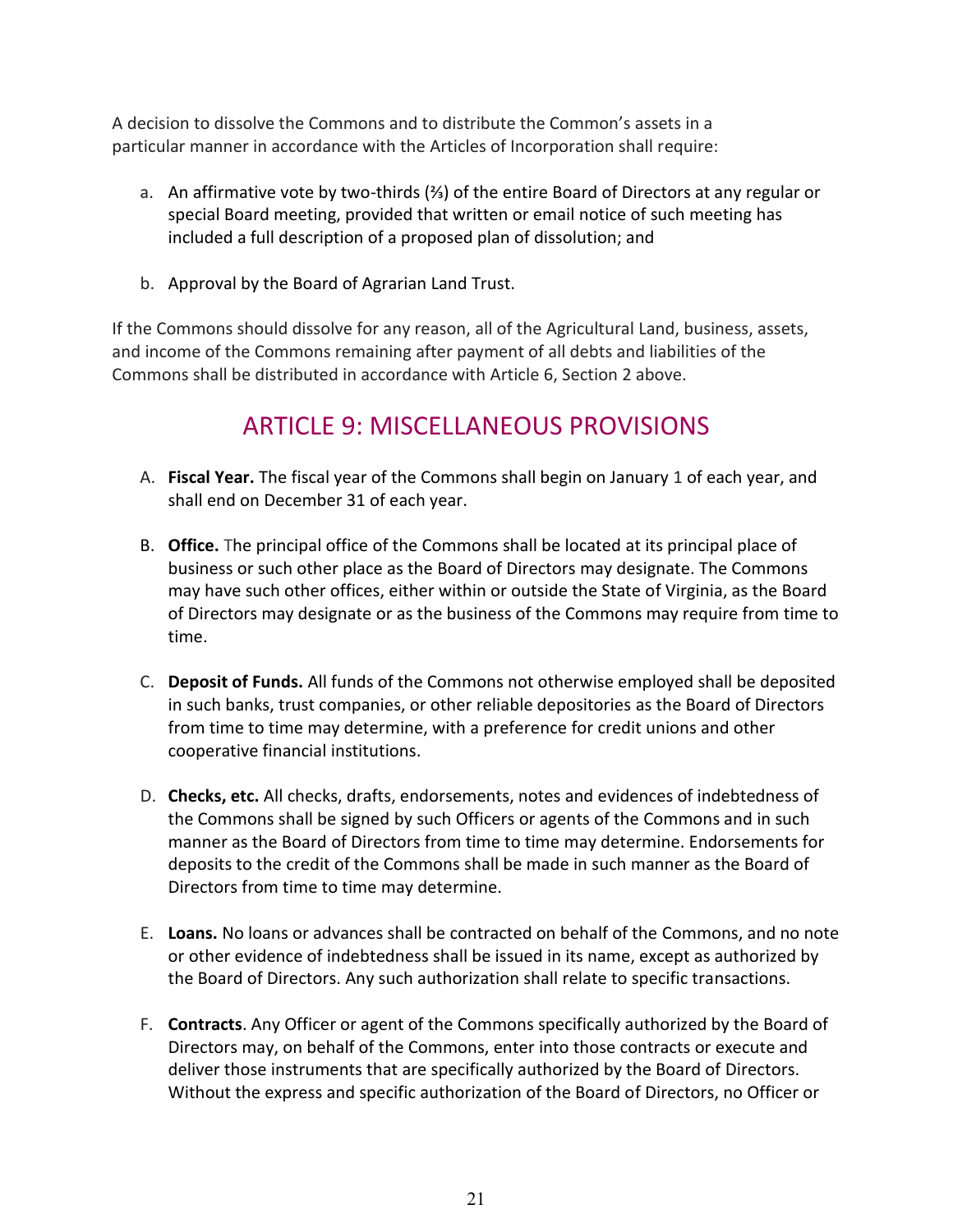other agent of the Commons may enter into any contract or execute and deliver any instrument in the name of the Commons.

- G. **Indemnification.** Any person (and/or the heirs, executors and administrators of such person) made or threatened to be made a party to any action, suit or proceeding by reason of the fact that he, she, or they is or was a Director or Officer of the Commons shall be indemnified by the Commons against any and all liability and the reasonable expenses, including attorney's fees and disbursements, incurred by him, her, or their (or his, her, or their heirs, executors, or administrators) in connection with the defense or settlement of such action, suit, or proceeding, or in connection with any appearance therein, except in relation to matters as to which it shall be adjudged in such action, suit or proceeding that such Director or Officer is liable for negligence or misconduct in the performance of his, her, or their duties.
- **H. Books and Records.** The Commons shall keep the following records at its registered office or its principal office in the State of Virginia
	- a. Current copies of its Articles of Incorporation and Bylaws, as amended;
	- b. Correct and adequate records of accounts and finances;
	- c. A record of Officers' and Directors' names and addresses;
	- d. Minutes of the proceedings of its members and Board of Directors, and any minutes that may be maintained by committees having any of the authority of the Board of Directors;
	- e. Copies of such documents as may be required to be made publicly available under the Code, including copies of its application for recognition of tax-exempt status on Form 1024 and copies of its Form 990; and
	- f. Such other records as may be necessary or advisable, including but not limited to: property tax invoices and payment, annual monitoring report, building/property/site assessment and plan, conservation easement monitoring reports, and soil and ecosystem data.

Such records may be made available in any manner and by any means permitted under the Act and the Code, as applicable. All books and records of the Commons shall be open at any reasonable time to inspection by any Director.

- **I. Loans to Directors and Officers Prohibited.** No loans or advances shall be made by the Commons to any of its Directors or Officers.
- **J. Taxes, Fees, Insurance, Endowments.** The Commons shall keep current property taxes and fees, maintain insurance on all real estate and assets, and maintain land and building endowment funds. If Agrarian Land Trust is maintaining endowments for the Commons, then the Commons shall fund maintenance of land and buildings with such endowments.

#### **Adopted on December 16, 2020.**